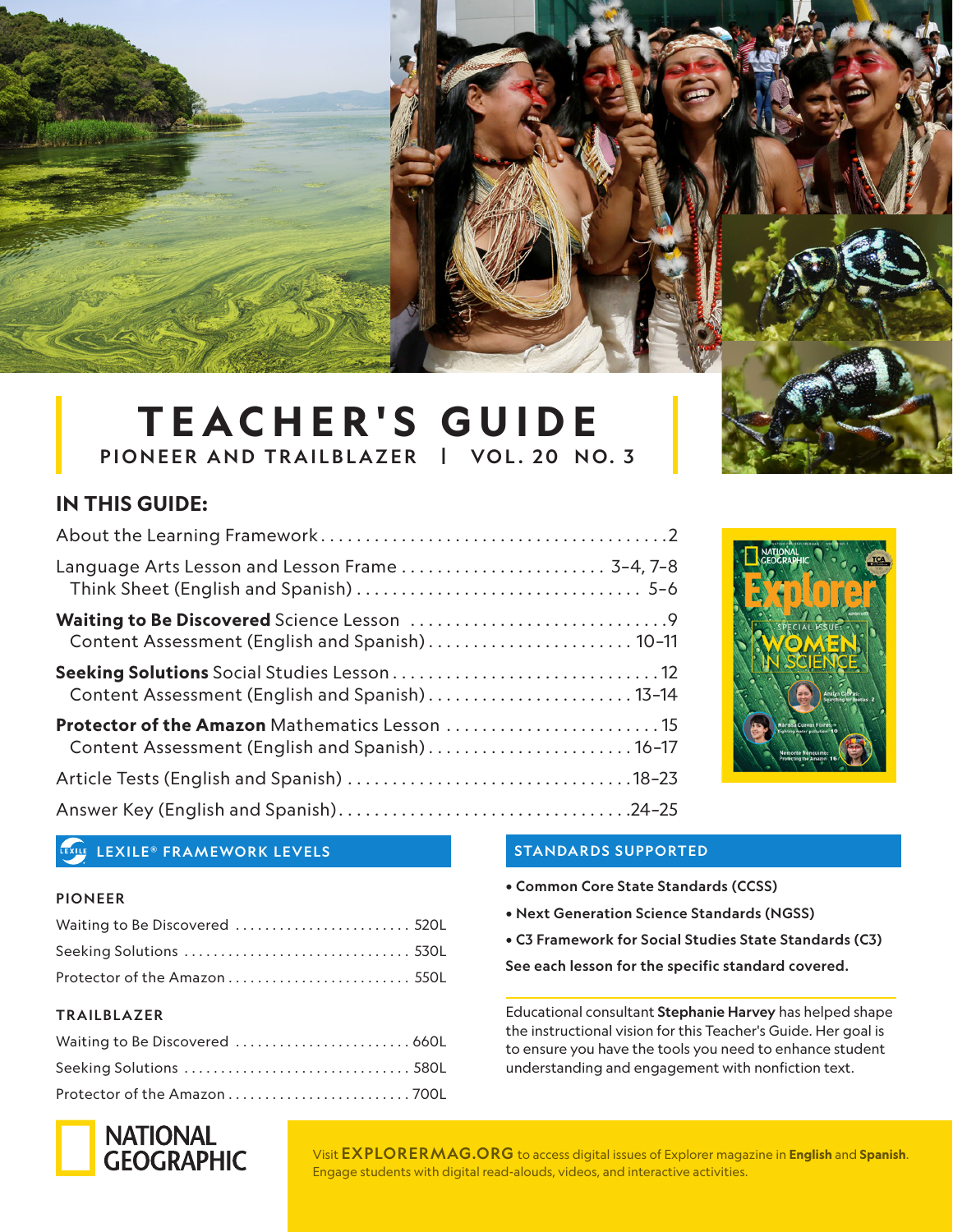# <span id="page-1-0"></span>NATIONAL<br>GEOGRAPHIC **Explorer**

# NATIONAL GEOGRAPHIC LEARNING FRAMEWORK

INTRODUCTION

#### BACKGROUND

Since 1888, the National Geographic Society has funded scientists and explorers and shared their findings with the world. To support educators who use our resources, we have created a Learning Framework, which lays out what we believe students should learn from their experiences with the Society.

#### PURPOSE

The Learning Framework was designed to convey the Society's core beliefs and values. It is built around a set of attitudes, skills, and knowledge that embody the explorer mindset.

To determine the learning outcomes within the Learning Framework, we dug deep into national standards in key subject areas. We also sought advice from subject matter and child development experts, along with the combined expertise of NG instructional designers, researchers, and content developers. To learn more, go to: [https://www.](https://www.nationalgeographic.org/education/learningframework/) [nationalgeographic.org/](https://www.nationalgeographic.org/education/learningframework/) [education/learningframework/](https://www.nationalgeographic.org/education/learningframework/).

#### IMPLEMENTATION

Each article in this magazine has a knowledge-based link to the Learning Framework.

#### MINDSET OF AN EXPLORER: KEY FOCUS AREAS

# ATTITUDES



**CURIOSITY** An explorer remains curious about how the world works throughout his or her life. An explorer is adventurous, seeking out new and challenging experiences.

**RESPONSIBILITY** An explorer has concern for the welfare of other people, cultural resources, and the natural world. An explorer is respectful, considers multiple perspectives, and honors others regardless of differences.

**EMPOWERMENT** An explorer acts on curiosity, respect, responsibility, and adventurousness and persists in the face of challenges.

# SKILLS

**OBSERVATION** An explorer notices and documents the world around her or him and is able to make sense of those observations.



**COMMUNICATION** An explorer is a storyteller, communicating experiences and ideas effectively through language and media. An explorer has literacy skills, interpreting and creating new understanding from spoken language, writing, and a wide variety of visual and audio media.

**COLLABORATION** An explorer works effectively with others to achieve goals.

**PROBLEM SOLVING** An explorer is able to generate, evaluate, and implement solutions to problems. An explorer is a capable decision maker—able to identify alternatives and weigh trade-offs to make a well-reasoned decision.

# **KNOWLEDGE**



**THE HUMAN JOURNEY** An explorer understands where we came from, how we live today, and where we may find ourselves tomorrow.

**OUR CHANGING PLANET** An explorer understands the amazing, intricate, and interconnected systems of the changing planet we live on.

**WILDLIFE AND WILD PLACES** An explorer reveals, celebrates, and helps to protect the amazing and diverse creatures we share our world with.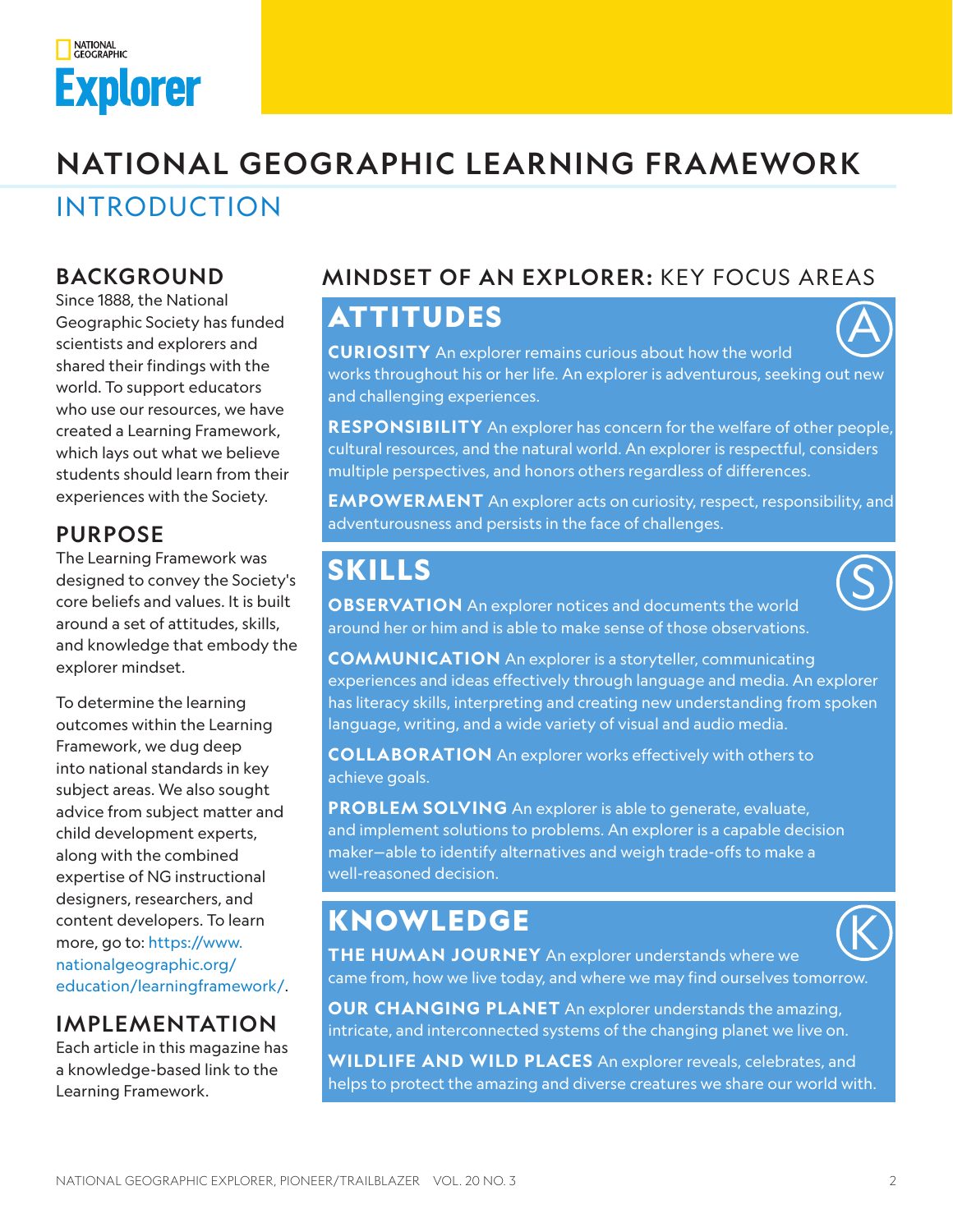

#### <span id="page-2-0"></span>**Second Grade Standard Supported**

• **CCSS Reading Informational Text: Explain how specific images (e.g., a diagram showing how a machine works) contribute to and clarify a text.** (2–7)

#### **Third Grade Standard Supported**

• **CCSS Reading Informational Text:** Use information gained from illustrations (e.g., maps, photographs) and the words in a text to demonstrate understanding of the text (e.g., where, when, why, and how key events occur). (3–7)

#### **CONNECT & ENGAGE** (5 minutes)

*Display the first two pages of the article "Waiting to Be Discovered."*

**S**ay: Today we are going to be reading about scientist Analyn Cabras. We are going to learn more about her work with beetles. To get us started, I'm going to read aloud the text on the first pages.

*Read aloud the text on the first two pages.*

**Say:** Now take a look at the photo of Analyn Cabras and all of the beetles. What do you notice about the beetles? Take some time to look carefully at all of the beetles, and then turn and talk about what you notice.

*Kids should share some of their observations about the beetles, such as their shapes and sizes, their various colors and markings, and some of their body parts that are similar or that vary from beetle to beetle*.

#### **MODEL** (10 minutes)

**Say:** I'm going to read aloud this next page. It tells more about Analyn Cabras' work. As I'm reading, look at the photos and the map.

*Read aloud the text.*

**Say:** The text says that Cabras looks for beetles in Mindanao, an island in the Philippines. I don't know a lot about the Philippines, so seeing the picture and looking at the map gives me good information about what the landscape looks like and where in the world the Philippines is located. This is very helpful.

#### **What You Will Need**

- "Waiting to Be Discovered" (*Explorer*)
- Think Sheet (Teacher's Guide, pages 5–6)
- Pencils

**Say:** I have also learned from the text that Cabras has found many beetles called jeweled weevils. There are three different beetles pictured on these pages. I'm wondering if these are some examples of jeweled weevils. I'm guessing they must be.

**Say:** There is more text on this page that seems to be kind of a special feature. It tells the many different roles Cabras plays as a scientist. I think this is really interesting. I'm going to read these aloud to you, then I'd like you to turn and talk about these different roles.

*Read the text and then let kids turn and talk.*

**Say:** I don't want to forget about that photo of Cabras where she is looking at a beetle up close. That gives me a lot of information, too. I see she has a magnifying glass. That must be an important tool for her when she is working in the field. It magnifies the beetle so she can see more details.

**Say:** This is important stuff to keep track of, if we want to use everything in the article to help us make meaning out of what we are viewing and reading. I'm going to use this Think Sheet chart to write down how the photos, map, and the text help me understand.

*Show kids the three-column Think Sheet chart. In the* Image *column, write "photos and map"; in the* Text *column, write the page numbers of the text you read aloud; and in the* How They Help Me Understand *column, write "help me figure out more about Cabras' work and where she does it."*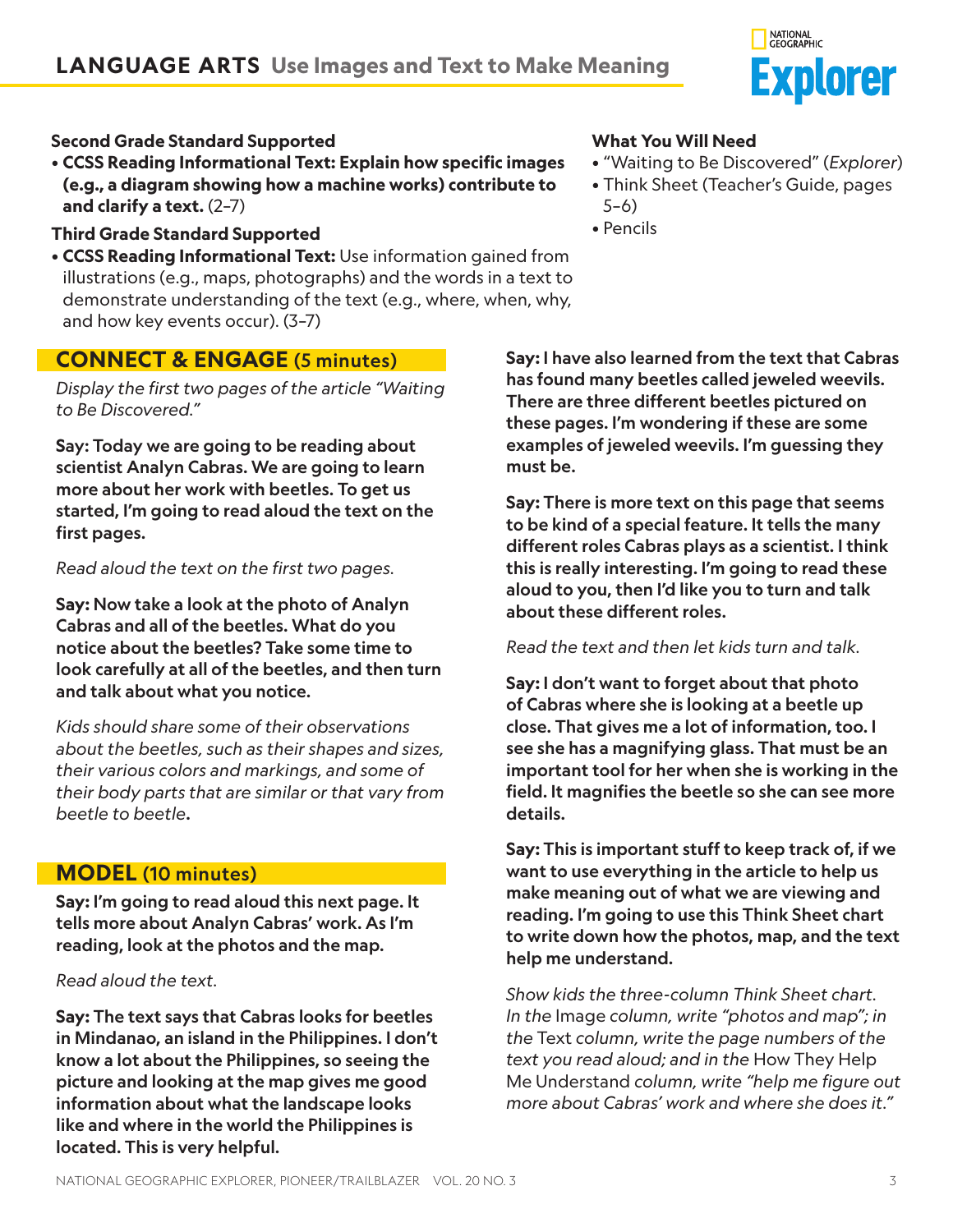

#### **GUIDE** (10 minutes)

*Make sure kids have access to their own Think Sheets.*

**Say:** I'm going to read aloud the text on the next page. Then we'll look at the photos on the next two pages together. Those photos go with the text I will be reading. Look at them while I read aloud.

*Read the text aloud on the next page.*

**Say:** Okay, the text tells us more about how Cabras works and more information about the beetles she finds. The photos on these pages help us see more, too. Let's take a closer look at those images. Look at and talk through each of the photos with a partner. Read the captions, too.

*Kids turn and talk about the photos with a partner. They should take note of the beetle that became important to Cabras' work and may wonder why. They may be able to infer why from the text. They may also notice that the photo of Cabras using a microscope is evidence of another tool she uses to study the beetles she finds.*

**Say:** Now, with your partner, write your thoughts on your Think Sheets.

#### **COLLABORATE** (25 minutes)

**Say:** Now it's time for you to read with a partner. Go through the rest of the article together, using the photos and text to make meaning. As you are viewing and reading, stop to write down your thoughts about the text and the images on your Think Sheets. And don't forget to write how they help you understand.

*Partners read the rest of the article together, stopping to write their thoughts on the Think Sheets. Confer with partners to answer any questions they have.* 

*Kids should note that the photos helped them understand the concept of mimicry and how the mimics truly resemble the models. It is also helpful to view one of Cabras' clay models to see how she went about experimenting to learn whether or not predators would attack her model that used the warning colors.*

#### **SHARE THE LEARNING** (10 minutes)

**Say:** Let's get together and talk about what we learned. I learned that the text and images work together to help us make meaning as we read. Who else would like to share something they learned? Look at your Think Sheets to find examples you would like to share.

*Allow time for kids to share their learning.*

**Say:** We learned so much today about using the text and different kinds of images, such as a map and photos, to help us understand and make meaning as we read. What a great job you all did!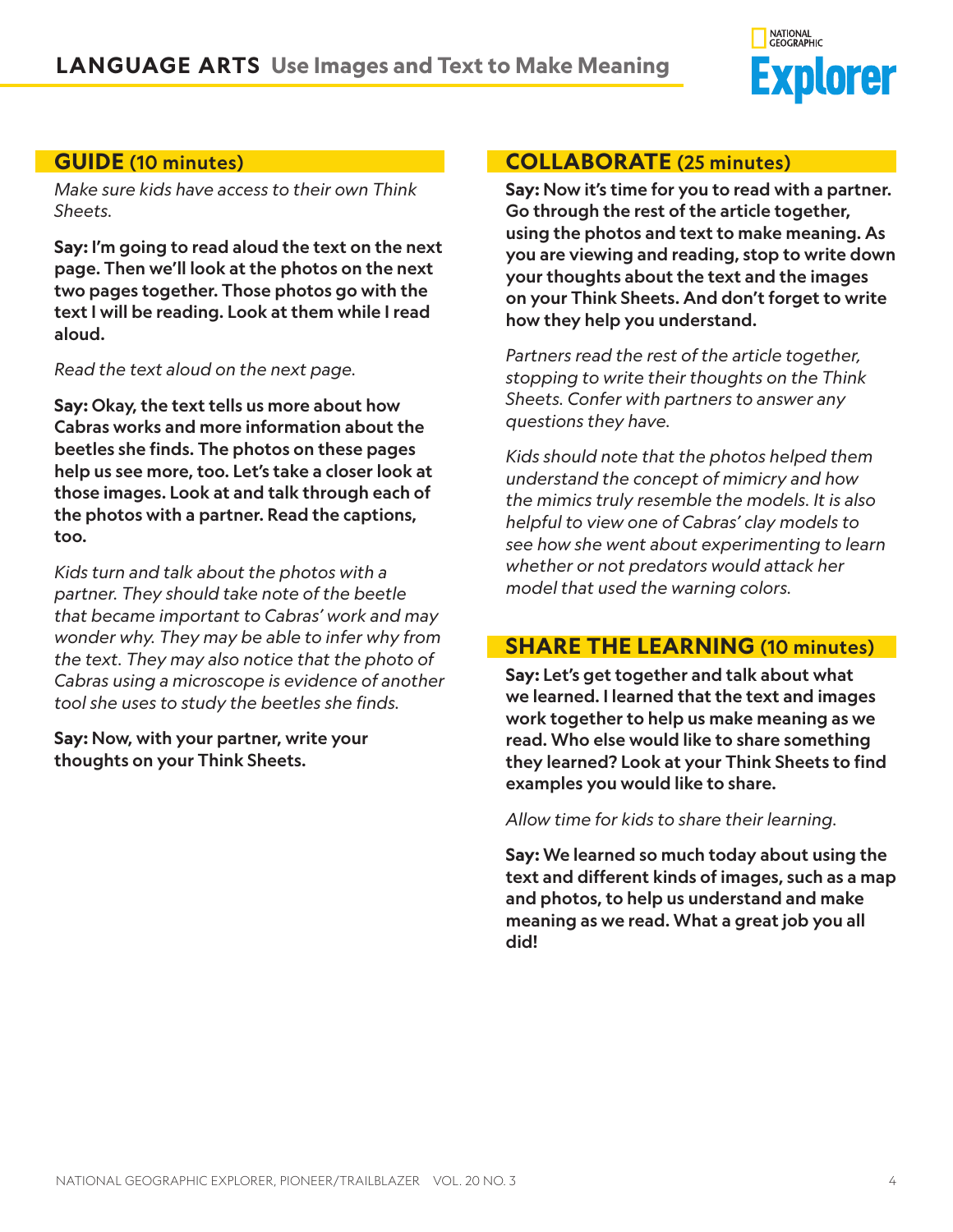# <span id="page-4-0"></span>THINK SHEET

Write your thoughts in each column.

| <b>IMAGES</b> | <b>TEXT</b> | HOW THEY HELP ME<br><b>UNDERSTAND</b> |
|---------------|-------------|---------------------------------------|
|               |             |                                       |
|               |             |                                       |
|               |             |                                       |
|               |             |                                       |
|               |             |                                       |
|               |             |                                       |
|               |             |                                       |
|               |             |                                       |
|               |             |                                       |
|               |             |                                       |
|               |             |                                       |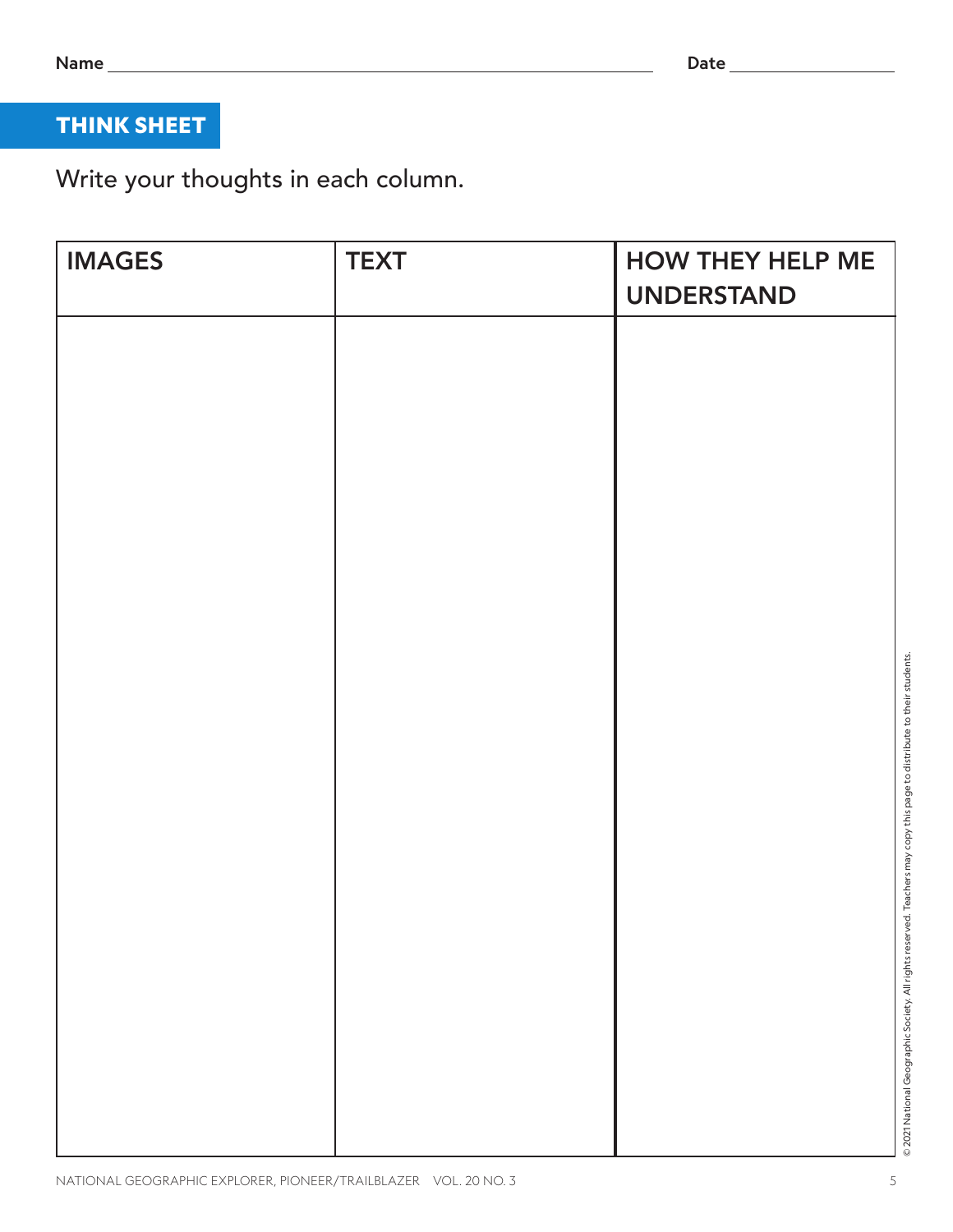# HOJA DE PENSAR

Escribe tus ideas en cada columna.

| <b>IMÁGENES</b> | <b>TEXTO</b> | <b>CÓMO ME AYUDAN</b><br>A COMPRENDER |
|-----------------|--------------|---------------------------------------|
|                 |              |                                       |
|                 |              |                                       |
|                 |              |                                       |
|                 |              |                                       |
|                 |              |                                       |
|                 |              |                                       |
|                 |              |                                       |
|                 |              |                                       |
|                 |              |                                       |
|                 |              |                                       |
|                 |              |                                       |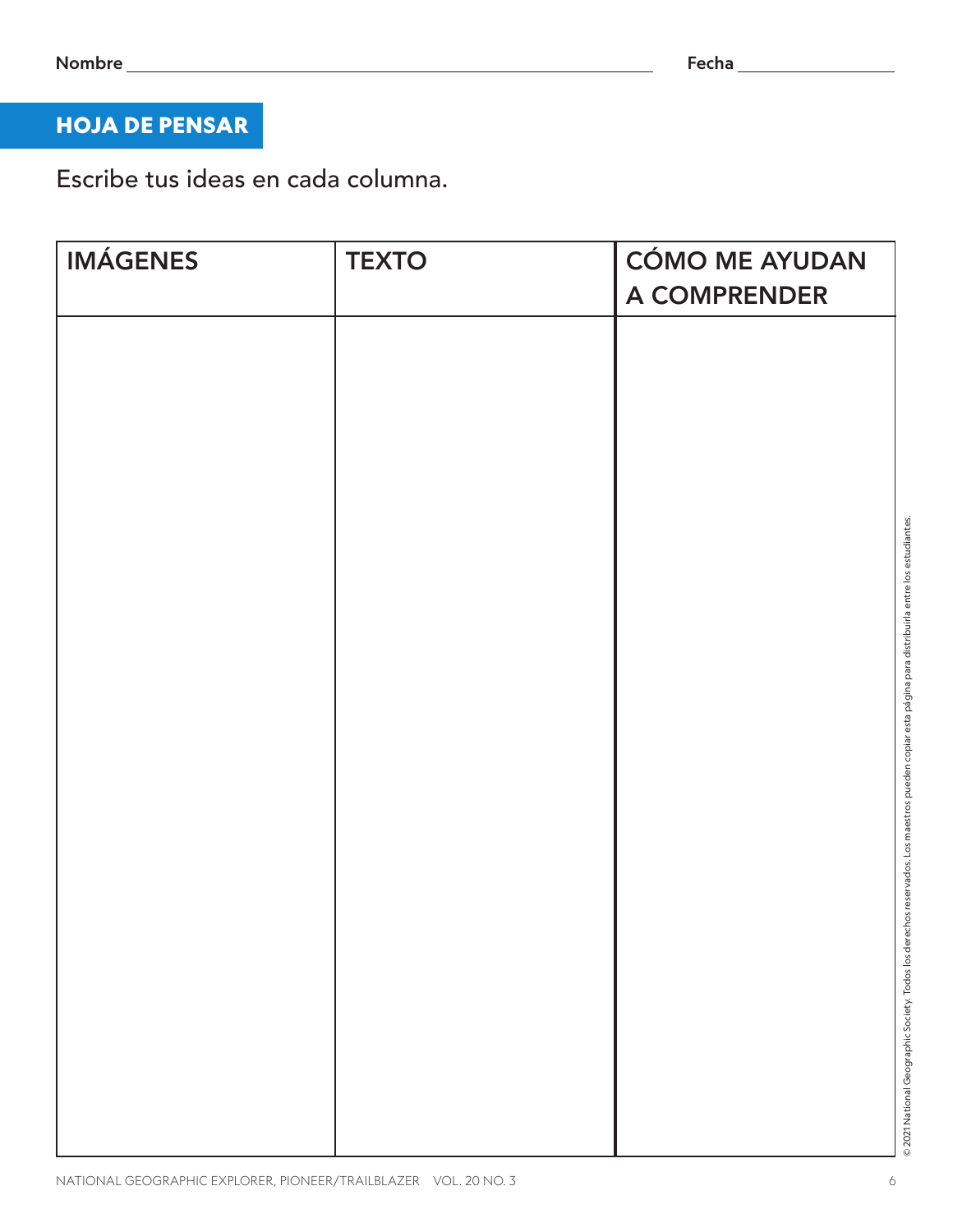

This frame is a template of the language arts lesson. It has the instructional moves and language of the lesson, but the specific content has been removed. This way you can use the Lesson Frame for the other articles in the issue or for any nonfiction text you might be teaching.

#### **CONNECT & ENGAGE** (5 minutes)

*Display the first page(s) of the article.*

**Say:** Today we are going to be reading about \_\_\_\_\_\_\_\_\_\_\_. We are going to use the images and the text to help us understand more about \_\_\_\_\_\_\_\_\_\_. To get us started, I'm going to read aloud the text on page \_\_\_.

*Read aloud the text on page \_\_\_.*

**Say:** Now take a look at the image(s) [could be photo, map, diagram, etc.].

**Say:** Take some time to look carefully at the image(s), and then turn and talk about what you notice.

*Kids turn and talk about what they notice.*

#### **What You Will Need**

- Nonfiction text Think Sheet template • Pencils
- 

#### **MODEL** (10 minutes)

**Say:** Now I'm going to continue reading aloud. Listen as I read, and look at the image(s) on the page(s).

*Read aloud page(s) \_\_\_\_\_.*

**Say:** What did you notice about the image(s), and how did that help you understand what you were hearing as I read the text? Turn and talk about that with a partner.

*Kids turn and talk.*

**Say:** This is important stuff to keep track of, if we want to use everything in the article to help us make meaning out of what we are viewing and reading. I'm going to use this Think Sheet chart to write down how the image(s) and the text help me understand.

*Show kids the three-column Think Sheet chart. Write your thoughts in the Image column, the Text column, and the How They Help Me Understand column. Think aloud as you are writing to model for kids how you used the image(s) and text to help you understand and make meaning.*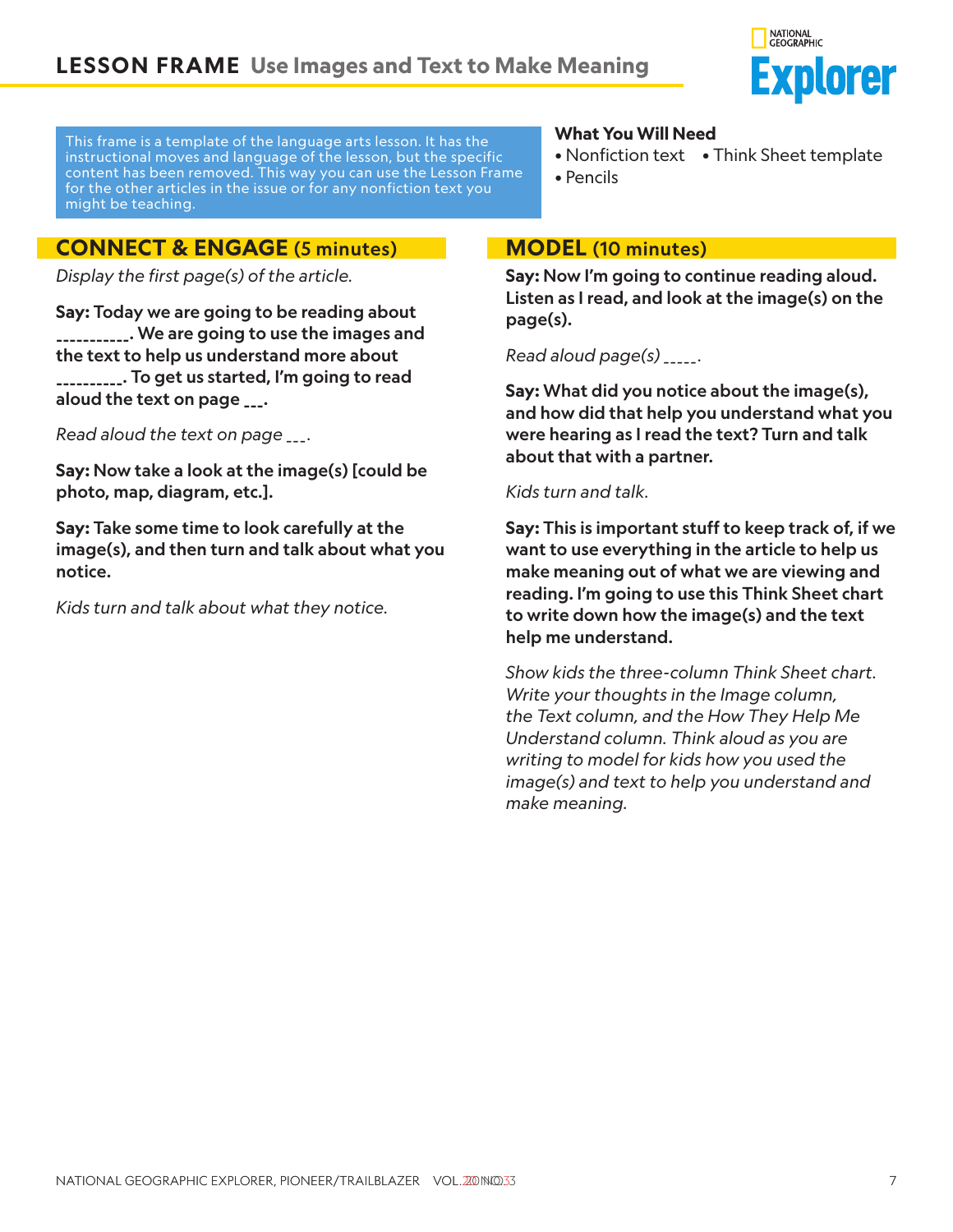

#### **GUIDE** (10 minutes)

*Make sure kids have access to their own Think Sheets.*

**Say:** I'm going to continue to read aloud. Then we'll look at the image(s) on the page(s) together.

*Read the text aloud on page(s) \_\_\_\_\_.*

**Say:** Okay, the text tells us \_\_\_\_\_\_\_\_\_\_ and the image(s) help us view more about \_\_\_\_\_\_\_\_\_\_. Let's take a closer look at those image(s).

**Say:** *Look at and talk through the image(s). Read any captions and check to see if anyone has any questions about what they are viewing.* 

**Say:** Now turn and talk about the text and the image(s) with your partner and write your thoughts on your Think Sheets.

#### **COLLABORATE** (25 Minutes)

**Say:** Now it's time for you to read with a partner. Go through the rest of the article together, using the images and text to make meaning. As you are viewing and reading, stop to write down your thoughts about the text and the images on your Think Sheets. And don't forget to write how they help you understand.

*Partners read the rest of the article together, stopping to write their thoughts on the Think Sheets. Confer with partners to answer any questions.*

#### **SHARE THE LEARNING** (10 minutes)

**Say:** Let's get together and talk about what we learned. I learned that the text and images work together to help us make meaning as we read. Who else would like to share something they learned? Look at your Think Sheets to find examples you would like to share.

*Allow time for kids to share their learning.*

**Say:** We learned so much today about using the text and different kinds of images, such as a map and photos, to help us understand and make meaning as we read. What a great job you all did!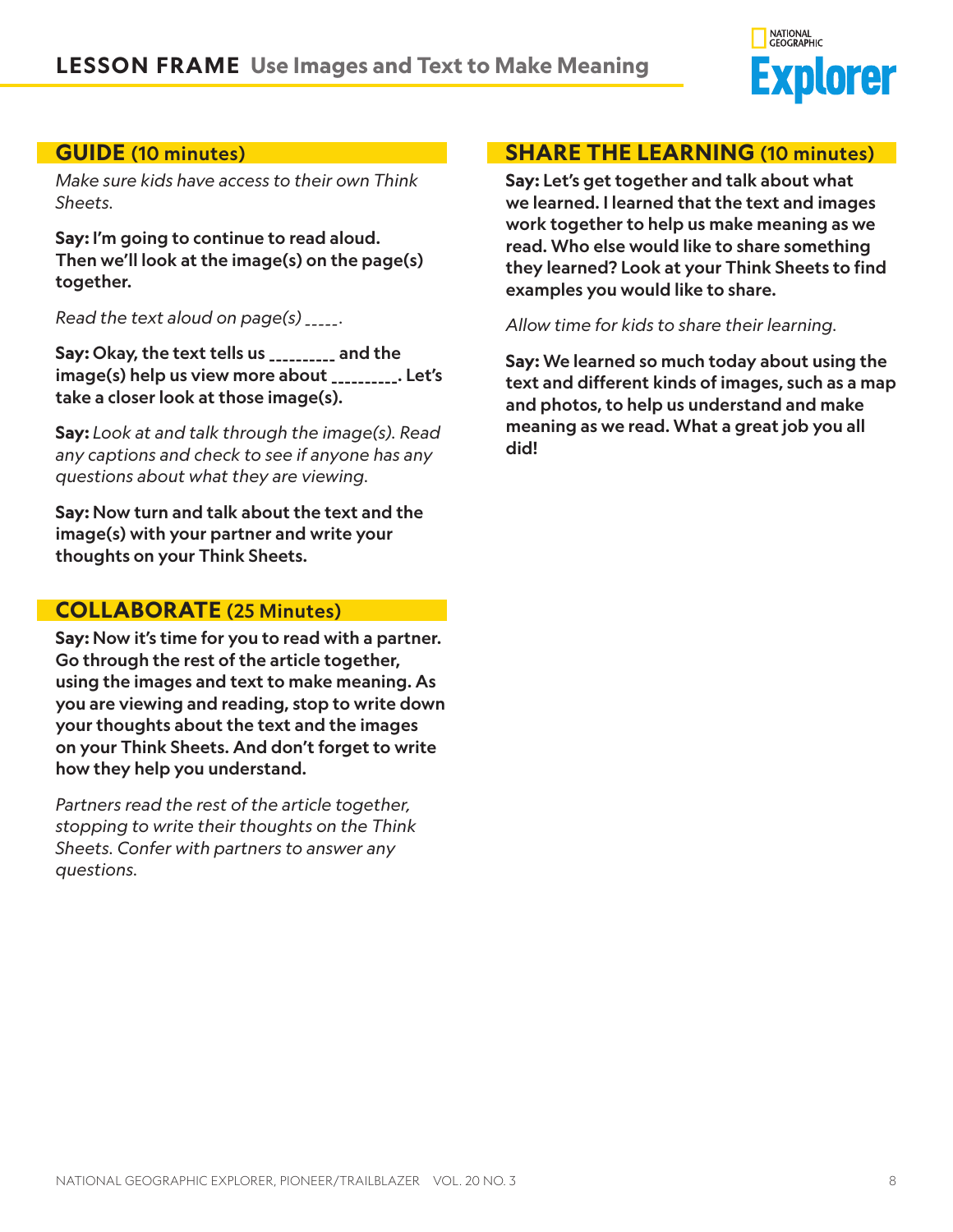# <span id="page-8-0"></span>**WAITING TO BE DISCOVERED**

# SCIENCE



#### **Standards Supported**

- **NGSS Connections to Nature of Science: Scientific Knowledge is Based on Empirical Evidence:** Scientists look for patterns and order when making observations about the world. (2-LS4-1)
- **NGSS LS4.C: Adaptation:** For any particular environment, some kinds of organisms survive well, some survive less well, and some cannot survive at all. (3-LS4-3)

#### **What You Will Need**

- Interactive Digital Magazine
- Content Assessment (English and Spanish) (pages 10–11)
- Article Test (English and Spanish) (pages 18–19)

#### SCIENCE BACKGROUND

National Geographic Explorer Analyn Cabras is a coleopterist, or scientist who studies and collects beetles. She searches for the insects high up in the rainforests of the Philippines' Mindanao Island.

Identifying beetles isn't always easy. Many species look a lot alike. Cabras suspected there was a reason for that. Some beetles are poisonous or taste bad. Their colors, patterns, sounds, or smells warn predators to stay away. Cabras thought the beetles were mimicking, or copying, each others' traits to stay safe.

To test her hypothesis, she made clay models that looked like a poisonous beetle. Predators avoided the models in places where the beetles were common and attacked them where they weren't. Her test provided new insight into how beetle behaviors and anatomy have evolved to help them survive.

#### **ENGAGE**

Encourage students to review the article and turn and talk with a partner to discuss what they see. Invite students to ask questions or share what they know about beetles.

#### **EXPLORE**

Display the **"Waiting to Be Discovered" article** with the interactive digital magazine. As a class brainstorm ideas about how and why Analyn Cabras might discover when she searches for beetles in the Philippines.

#### **EXPLAIN**

After reading, have students examine the definitions in the **"Know Your Scientist" sidebar**. Discuss how Analyn Cabras conducts her studies of beetles and how she incorporates each role into her work. **Ask:** *What does the word "mimic" mean?* (to imitate or look like something else) Have students reading the TRAILBLAZER edition discuss the difference between Müllerian and Batesian mimicry. **Ask:** *Why do some beetles mimic other beetles?* (Some beetles have colors that warn predators to stay away. Other beetles mimic them to stay safe.) *How does this behavior impact Cabras's work?* (The colors nearly fooled her, making it hard to identify new species.) Have students discuss the experiment Cabras conducted to see if a mimic's colors can fool predators, too. As a class, discuss what the results reveal about beetles.

#### **ELABORATE**

Remind students that Cabras takes photos of beetles, their food plant and habitat when she is in the field. Have students turn and talk ask they discuss why she does this and how the information can help other scientists who study and work to protect beetles.

#### **EVALUATE**

#### Have students complete the **Content**

**Assessment** for this lesson. Encourage them to share and compare the results in small groups.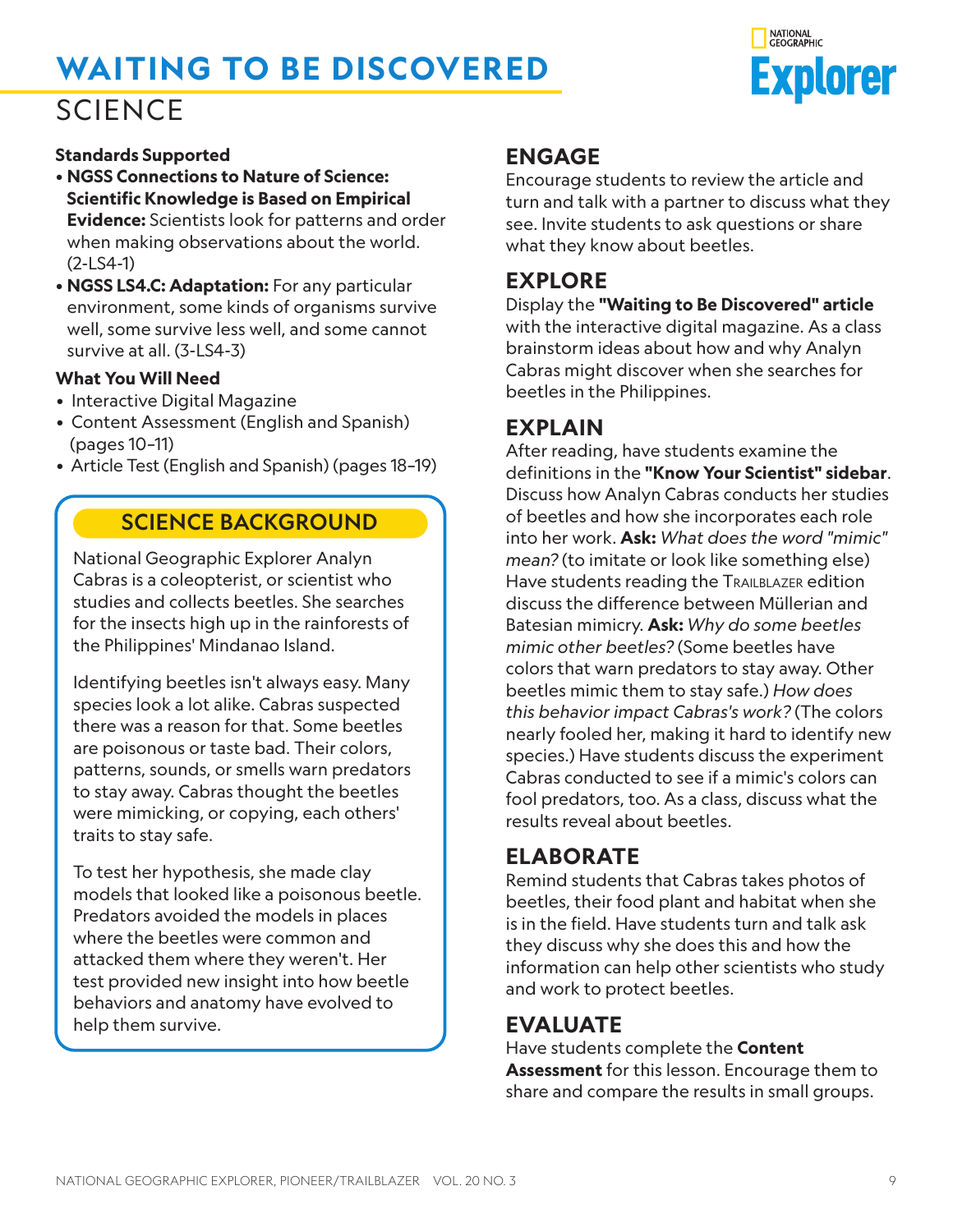# **DISCOVERED** CONTENT ASSESSMENT: WAITING TO BE DISCOVERED BE<sup>I</sup>  $\overline{C}$ CONTENT ASSESSMONT AND THAIT OUR

Use information from the article to answer questions about Analyn Cabras and Use information from the article to answer questions about Analyn Cabras and her work with beetles. her work with beetles.

<span id="page-9-0"></span>

| What did she think? | What did she discover?     |                                                     |  |
|---------------------|----------------------------|-----------------------------------------------------|--|
| What did she see?   | How did she test her idea? | How can her findings help others who study beetles? |  |

NATIONAL GEOGRAPHIC EXPLORER, PIONEER/TRAILBLAZER VOL. 20 NO. 3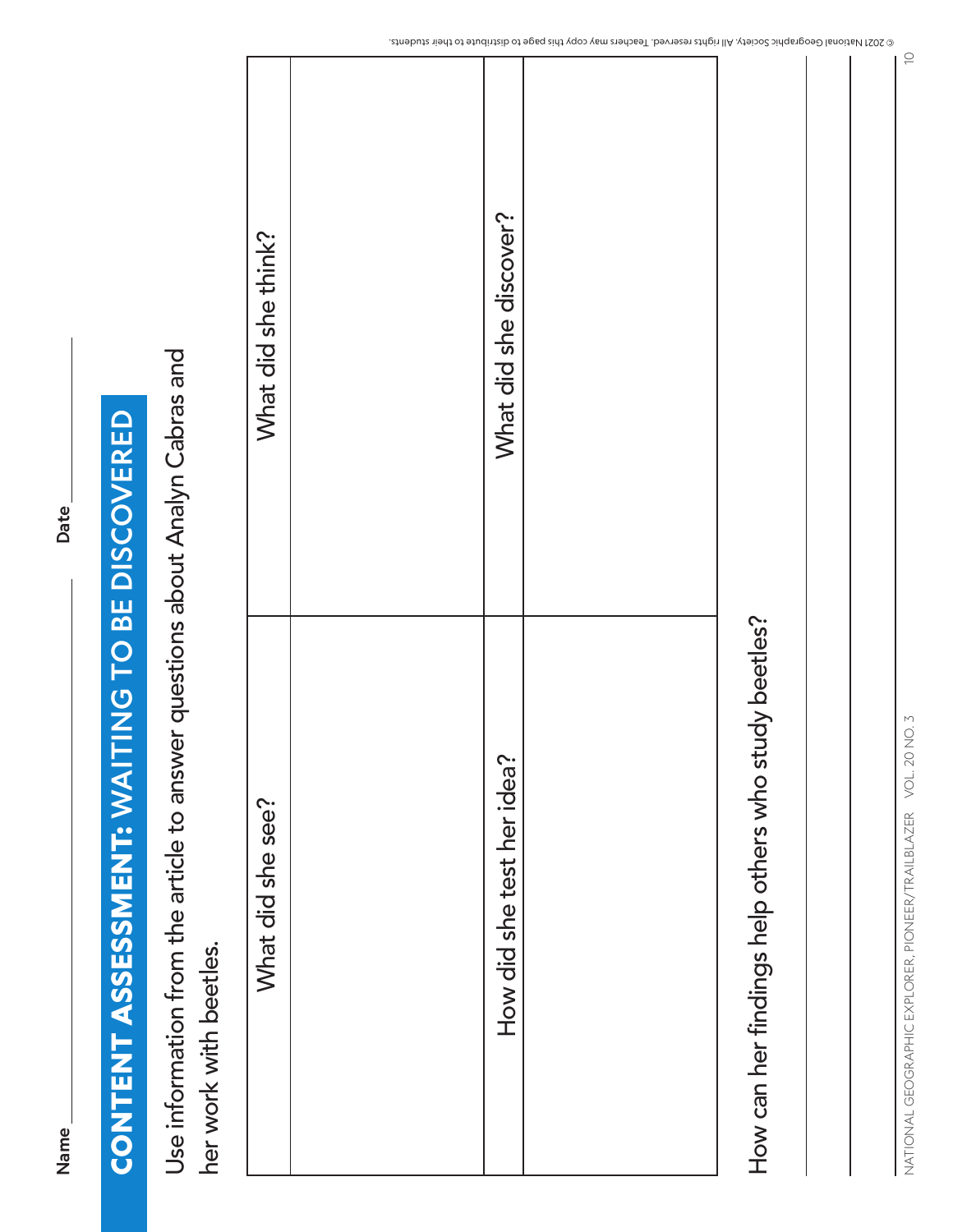# EVALUACIÓN DE CONTENIDO: ESPERANDO A SER DESCUBIERTOS EVALUACIÓN DE CONTENIDO: ESPERANDO A SER DESCUBIERTOS

Utiliza la información del artículo para responder las preguntas sobre Analyn Cabras Utiliza la información del artículo para responder las preguntas sobre Analyn Cabras

y su trabajo con los escarabajos. y su trabajo con los escarabajos.

| ¿Qué pensó? | ¿Qué descubrió?                |                                                                                |  |
|-------------|--------------------------------|--------------------------------------------------------------------------------|--|
| ¿Qué vio?   | ¿Cómo puso a prueba su teoría? | ¿Cómo pueden sus descubrimientos ayudar a otros investigadores de escarabajos? |  |

 $\rightleftharpoons$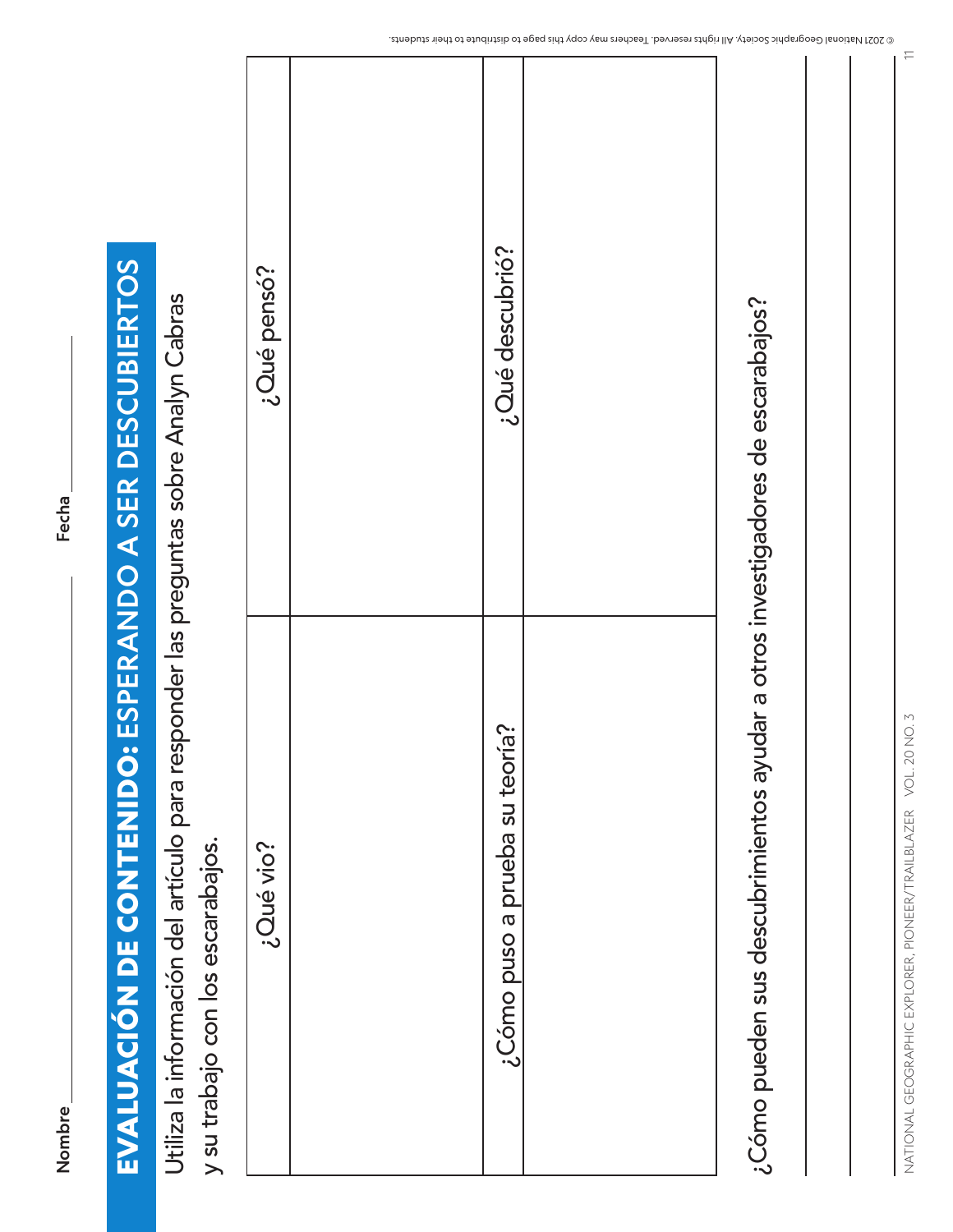# <span id="page-11-0"></span>**SEEKING SOLUTIONS** SCIENCE



#### **Standards Supported**

- **NGSS Connections to Engineering, Technology, and Applications of Science: Influence of Science, Engineering and Technology on Society and the Natural World:**  Developing and using technology has impacts on the natural world. (2-ESS2-1)
- **NGSS Connections to Engineering, Technology, and Applications of Science: Influence of Engineering, Technology, and Science on Society and the Natural World:**  Engineers improve exiting technologies or develop new ones to increase their benefits (e.g., better artificial limbs), decrease known risks (e.g., seatbelts), and meet societal demands (e.g., cell phones.). (3-ESS3-1)

#### **What You Will Need**

- Interactive Digital Magazine
- Content Assessment (English and Spanish) (pages 13–14)
- Article Test (English and Spanish) (pages 20–21)

#### SCIENCE BACKGROUND

Agriculture provides the food we eat, but it is also a major source of water pollution. Fertilizer and animal manure from farms contain high amounts of nitrogen and phosphorous. When these nutrients seep into lakes and oceans, they create dead zones where little can survive.

National Geographic Explorer Marissa Cuevas Flores, has found a way to stem this pollution. She developed an on-farm system that upcycles wastewater so it can be reused. Microalgae in the system feed on the waste. Not only does this clean the water, but when the microalgae photosynthesizes it produces a protein that can be processed into food for fish.

#### **ENGAGE**

Encourage students to review the article and turn and talk with a partner to discuss what they see. Invite students to ask questions or share what they know about water pollution.

#### **EXPLORE**

Display the **"Seeking Solutions" article** with the interactive digital magazine. As a class, compose a list of ways water can become polluted. Invite students to describe instances of water pollution they have seen.

#### **EXPLAIN**

After reading, invite students to share what they learned about wastewater and agriculture. **Ask:** *How is water run-off from farms harmful?* (It contains chemicals that pollute the water and cause dead zones, which are low-oxygen areas in rivers, lakes, and oceans where few things can live.) *How did Marissa Cuevas Flores solve this problem?* (She invented a system that upcycles wastewater and makes it reusable.) In small groups, have students discuss how the system works. (They give wastewater from fish farms to a special kind of microalgae. The microalgae cleans the water and makes a protein that they use to make food for fish.) As a class, discuss how the system protects Earth's resources and environment while also providing an economic benefit for the fish farmers who use it.

#### **ELABORATE**

After reading, remind students there are two kinds of environmental scientists. In small groups, have students compare and contrast the two kinds of scientists and discuss how they can work together to find new ways to protect Earth's resources and environments.

#### **EVALUATE**

Have students complete the **Content Assessment** for this lesson. Encourage them to share and compare the results in small groups.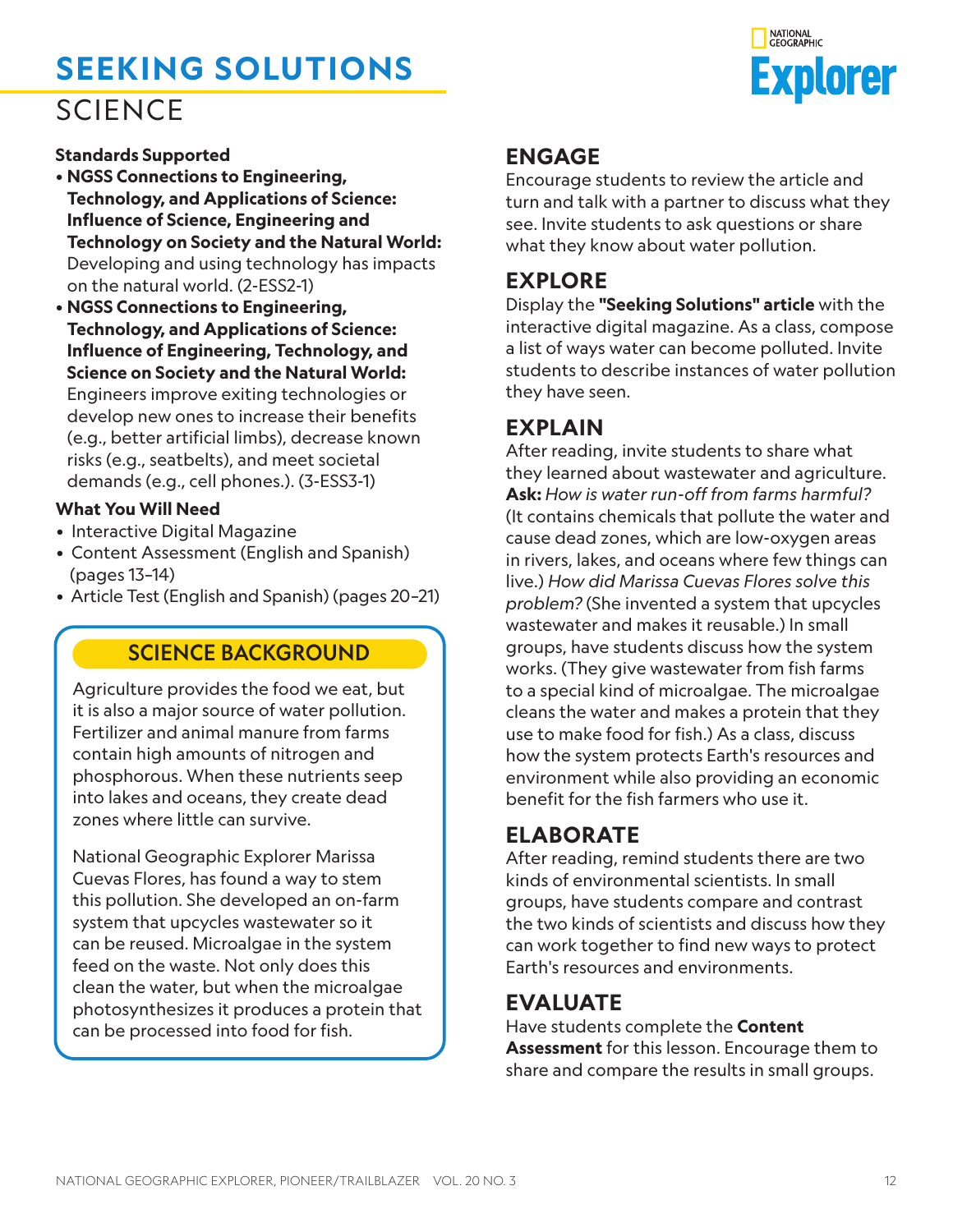# <span id="page-12-0"></span>CONTENT ASSESSMENT: SEEKING SOLUTIONS

Describe the problem and solution identified in the article.

| Problem | Solution |
|---------|----------|
|         |          |
|         |          |
|         |          |
|         |          |
|         |          |
|         |          |
|         |          |

Create a diagram that shows how the solution works.

Explain how the solution protects Earth's resources and environment.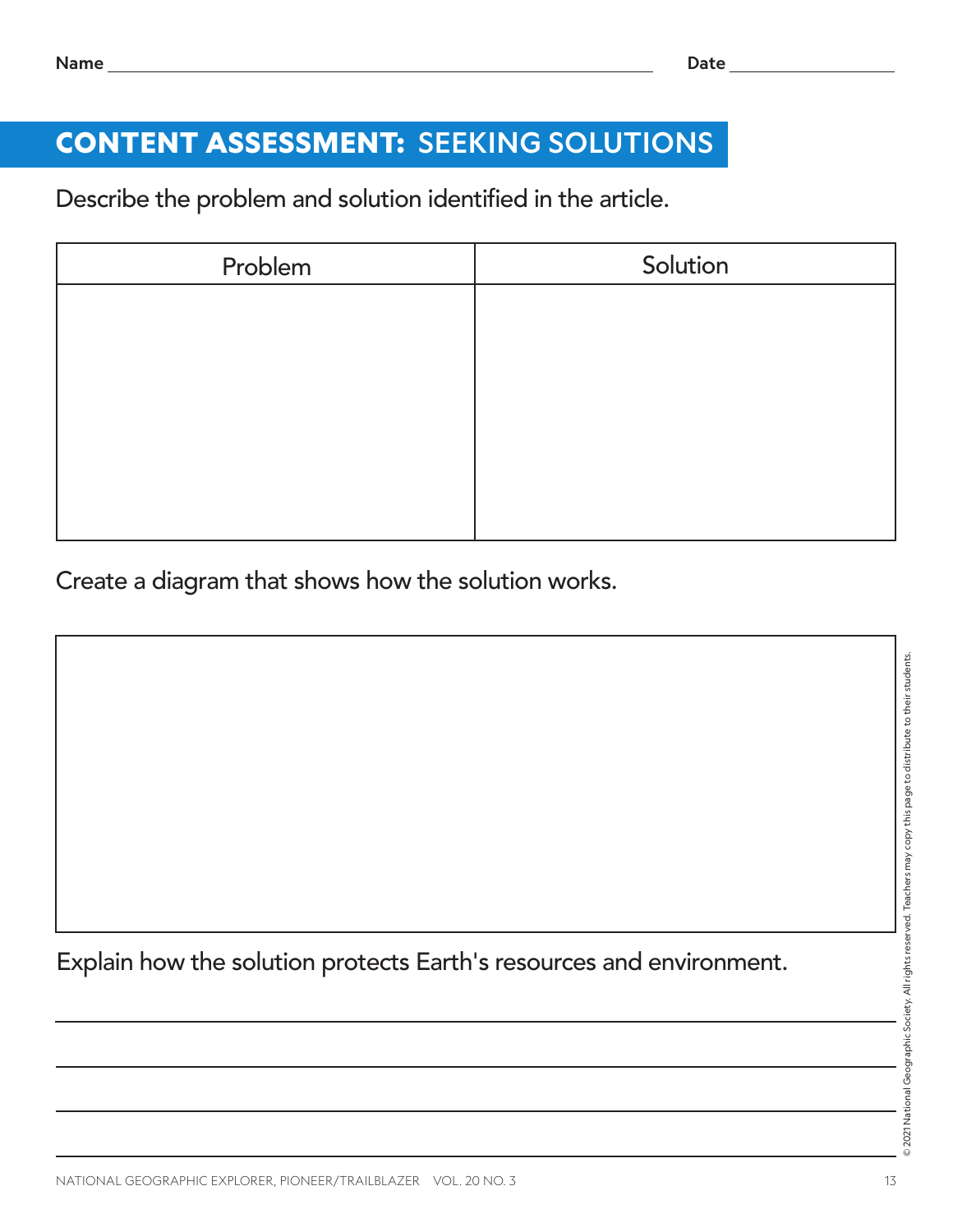# EVALUACIÓN DE CONTENIDO: EN BUSCA DE SOLUCIONES

Describe el problema y la solución mencionados en el artículo.

| Problema | Solución |
|----------|----------|
|          |          |
|          |          |
|          |          |
|          |          |
|          |          |
|          |          |
|          |          |

Haz un diagrama que explique cómo funciona la solución.

Explica cómo esa solución protege los recursos de la Tierra y el medio ambiente.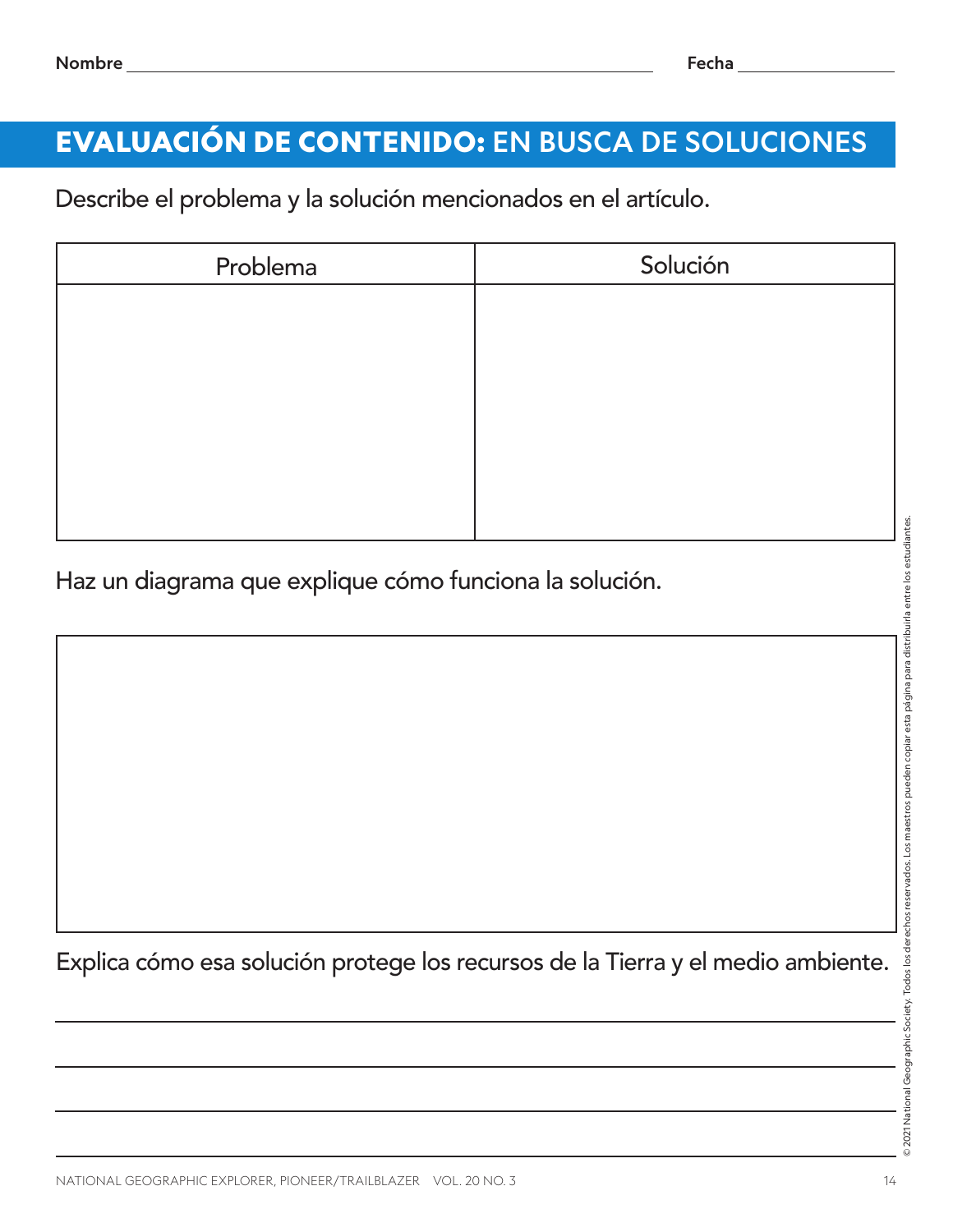# <span id="page-14-0"></span>**PROTECTOR OF THE AMAZON**



# SOCIAL STUDIES

#### **Standards Supported**

- **C3: Human-Environment Interaction: Place, Regions, and Culture:** Identify some cultural and environmental characteristics of specific places. (D2.Geo.6.K-2)
- **C3: Human-Environment Interaction: Place, Regions, and Culture:** Describe how environmental and cultural characteristics influence population distribution in specific places or regions. (D2.Geo.6-3-5)

#### **What You Will Need**

- Interactive Digital Magazine
- Content Assessment (English and Spanish) (pages 16–17)
- Article Test (English and Spanish) (pages 22–23)

#### SOCIAL STUDIES BACKGROUND

People of the Waorani nation, an indigenous group of about 5,000 people, have lived in the rainforests of Ecuador for generations. In 2019, led by their young leader Nemonte Nenquimo, the Waorani sued the government of Ecuador in an effort to protect their way of life.

The government wanted to auction off sections of the rainforest, including their territory, to oil companies for drilling. In 2012, government representatives had held short, rushed meetings to inform the Waorani about their intentions. However, many Waorani were unable to attend, the information wasn't presented in a way they could understand, and only positive aspects of the drilling were mentioned.

In a landmark decision, the judges ruled in the Waorani's favor. The verdict protected half a million acres of their rainforest territory. It also recognized that all indigenous people have rights over their territories that must be respected.

#### **ENGAGE**

Encourage students to review the article and turn and talk with a partner to discuss what they see. Invite students to ask questions or share what they know about the Amazon rainforest.

#### **EXPLORE**

Display the **"Protector of the Amazon" article**  with the interactive digital magazine. As a class, read aloud the article's subheads. Then have students brainstorm ideas about why Nemonte Nenquimo needed to protect the Amazon and how she did it .

#### **EXPLAIN**

After reading, remind students that the Waorani nation is a group of indigenous people who live in the Amazon rainforest. **Ask:** *Why is the rainforest so important to the Waorani?* (It's their home.) *What did the government of Ecuador want to do with their land?* (sell it land to oil companies) *How did the Waorani fight back?*  (They sued the government.) In small groups, have students identify ways that the Waorani's lives are connected to the rainforest. Encourage them to discuss how the Waorani mapped their land and why that map was an important part of their case. As a class, brainstorm ideas about how the Waorani's victory in court was also a win for other indigenous people living in the Amazon rainforest.

#### **ELABORATE**

Remind students that the Waorani nation went to court to protect its way of life. In small groups, have students conduct research to learn about another indigenous group who has had its culture threatened or destroyed by outsiders. Invite students share what they learn about the group, its culture, and its struggle with the class.

#### **EVALUATE**

## Have students complete the **Content**

**Assessment** for this lesson. Encourage them to share and compare the results in small groups.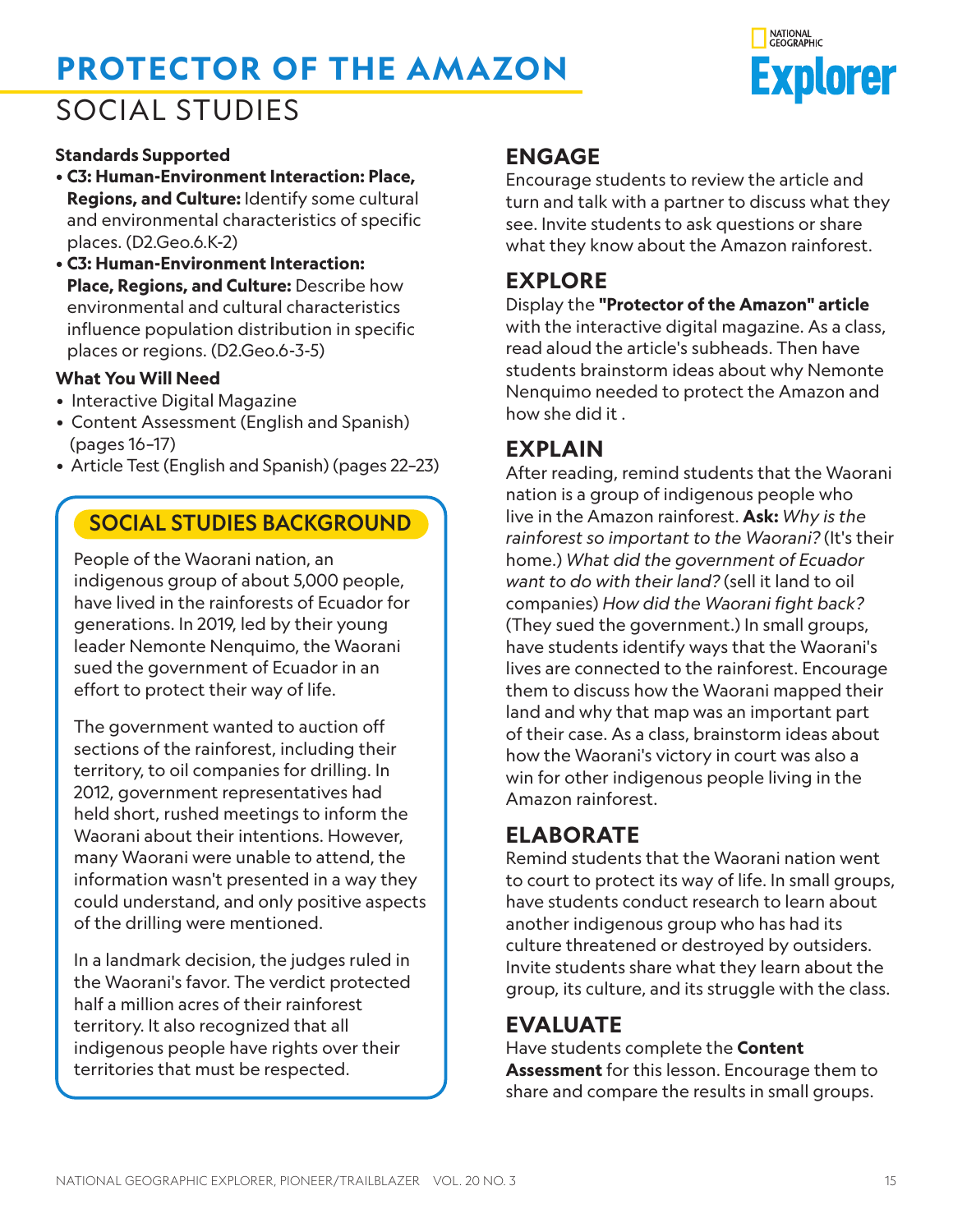# <span id="page-15-0"></span>CONTENT ASSESSMENT: PROTECTOR OF THE AMAZON

Answer each question about the article.

| Who are the Waorani?                                      |  |
|-----------------------------------------------------------|--|
| What is their culture like?                               |  |
| Why did they have to fight for their<br>culture and land? |  |
| How did they fight for their culture<br>and land?         |  |
| What happened? Why?                                       |  |

Do you agree with the court's decision in this case? Why or why not?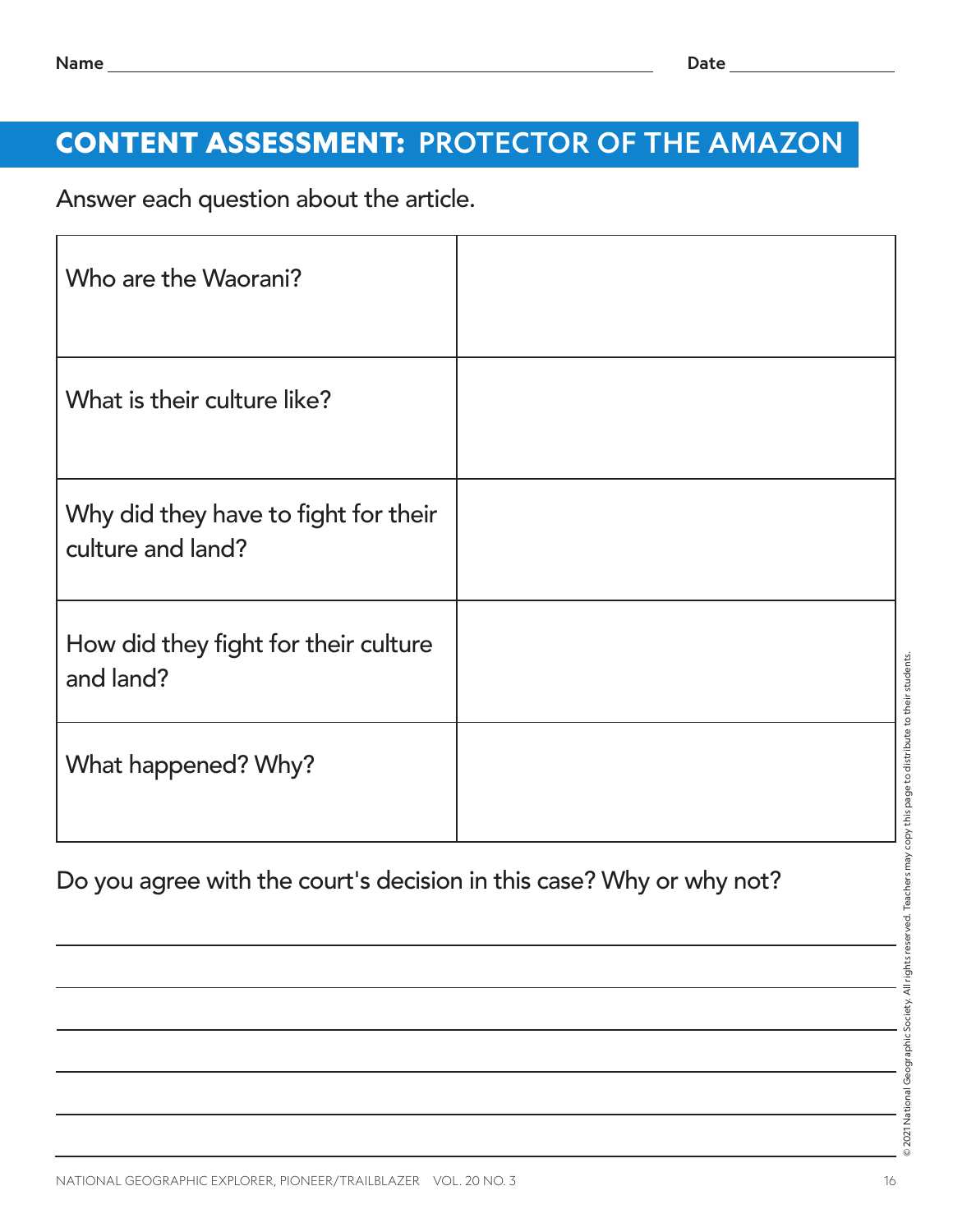# EVALUACIÓN DE CONTENIDO: PROTECTORA DE LA AMAZONIA

Responde las preguntas sobre el artículo.

| ¿Quiénes son los huaorani?                                |  |
|-----------------------------------------------------------|--|
| ¿Cómo es su cultura?                                      |  |
| ¿Por qué tuvieron que defender su<br>cultura y su tierra? |  |
| ¿Cómo defendieron su cultura<br>y su tierra?              |  |
| ¿Qué ocurrió? ¿Por qué?                                   |  |

¿Estás de acuerdo con la decisión del tribunal? ¿Por qué sí? ¿Por qué no?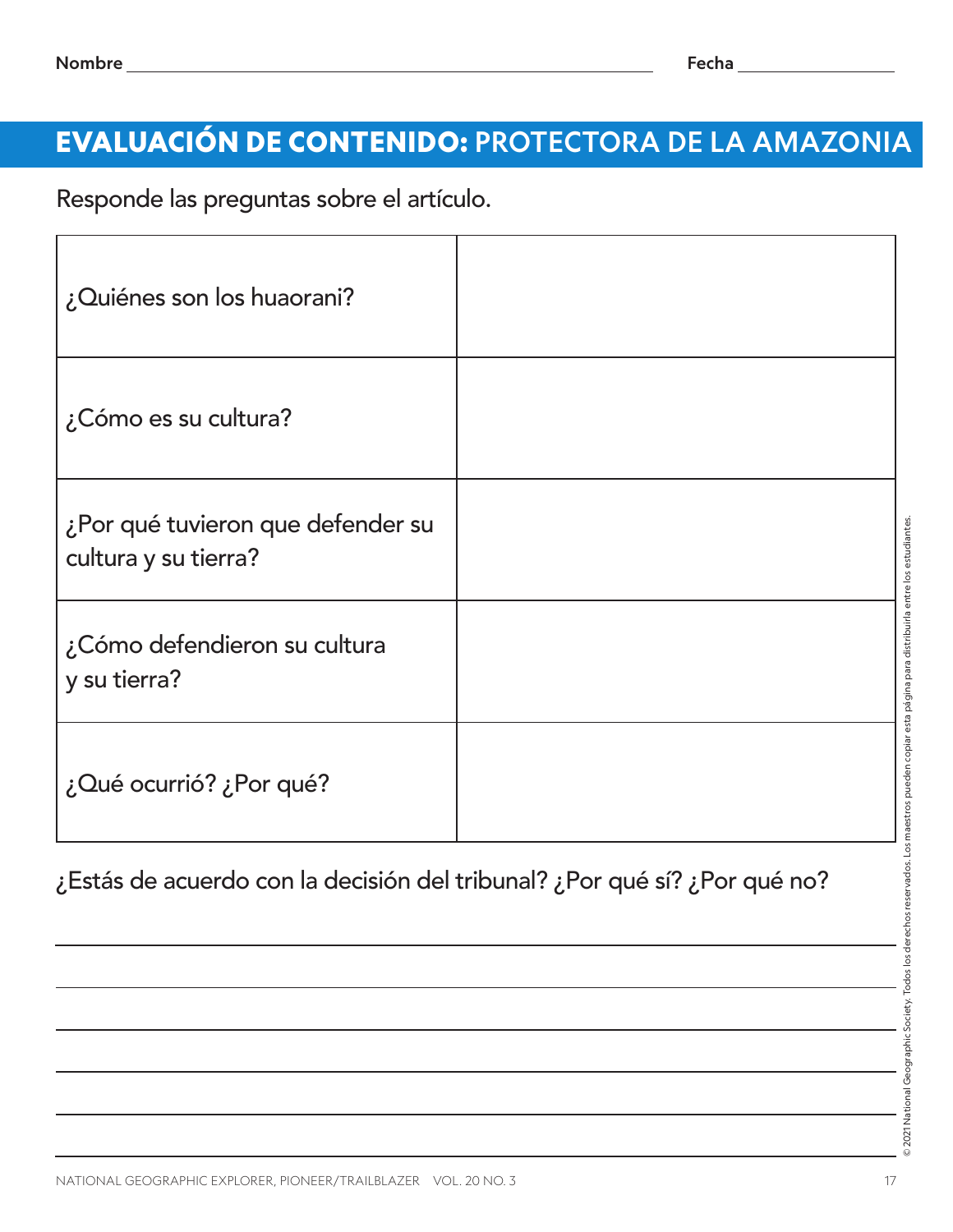# <span id="page-17-0"></span>ARTICLE TEST: WAITING TO BE DISCOVERED

Read each question. Fill in the circle next to the correct answer and then write your response on the lines.

- 1. Which kind of scientist studies and collects beetles?
	- A biologist
	- B coleopterist
	- C ecologist
- 2. Where does Analyn Cabras study beetles?
	- A on an island
	- B in a desert
	- C in Antarctica
- 3. What do bright colors help some beetles do?
	- A find predators
	- B hide from predators
	- C warn predators to stay away

#### 4. How do some beetles fool predators?

- A They only live on certain plants.
- $\circledR$  They mimic other beetles.
- C They are jewel weevils.

#### 5. Describe Analyn Cabras's experiment and tell what she learned.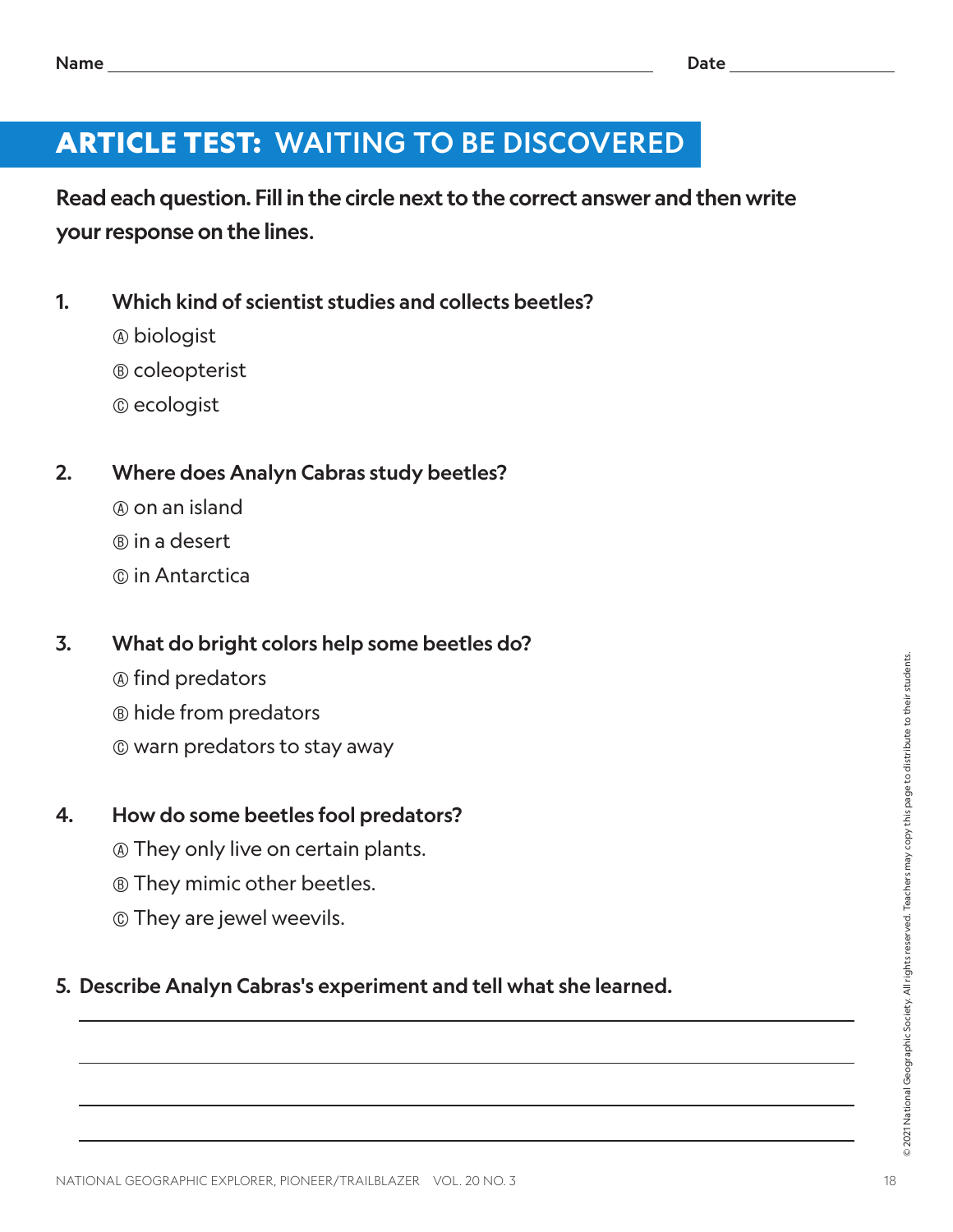# PRUEBA DEL ARTÍCULO: ESPERANDO A SER DESCUBIERTOS

Lee cada pregunta. Llena el círculo de cada opción correcta y responde a la última pregunta en los espacios en blanco.

- 1. ¿Qué científicos estudian y coleccionan escarabajos?
	- A los biólogos
	- B los coleopterólogos
	- C los ecólogos
- 2. ¿Dónde estudia Analyn Cabras escarabajos?
	- A en una isla
	- B en un desierto
	- C en la Antártida

#### 3. ¿Para qué les sirven a los escarabajos sus vivos colores?

- A para encontrar predadores
- B para esconderse de los predadores
- C para advertir a los predadores de un peligro

#### 4. ¿Cómo engañan algunos escarabajos a sus predadores?

- A Solo comen ciertas plantas.
- B Imitan a otros escarabajos.
- C Son gorgojos joya.

#### 5. Describe el experimento de Analyn Cabras y cuenta qué aprendió.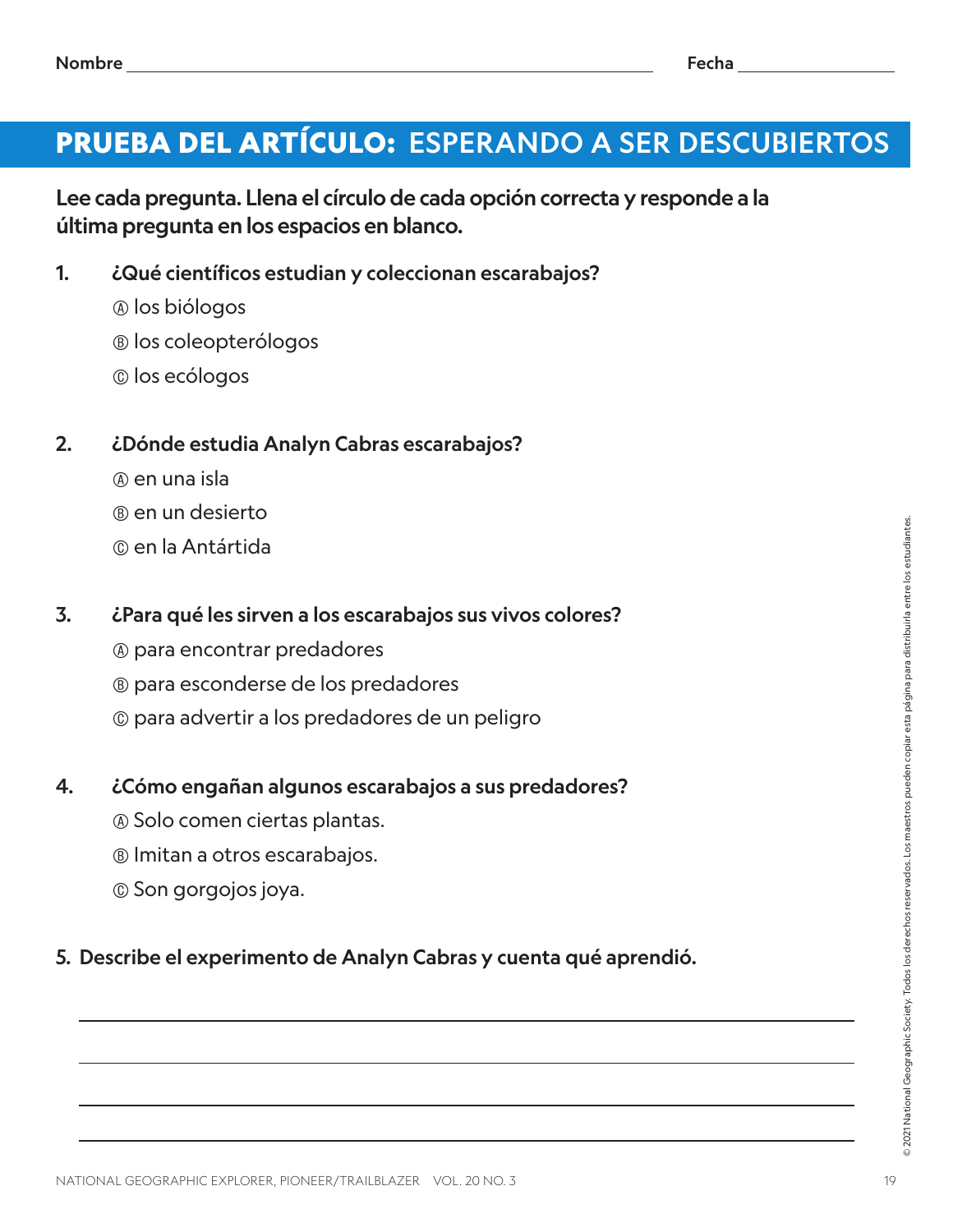# ARTICLE TEST: SEEKING SOLUTIONS

Read each question. Fill in the circle next to the correct answer and then write your response on the lines.

- 1. What problem did Marissa Cuevas Flores want to solve?
	- A water pollution
	- B water run-off
	- C water habitats

#### 2. What can cause dead zones?

- A microalgae
- B wastewater
- C oxygen

#### 3. What does upcycling do to wastewater?

- A make it reusable
- B turn it into oxygen
- C add chemicals to it

#### 4. What does microTERRA do?

- A clean water and make food for fish
- B clean microalgae and make fish
- C clean proteins and make wastewater

#### 5. How does microTERRA work?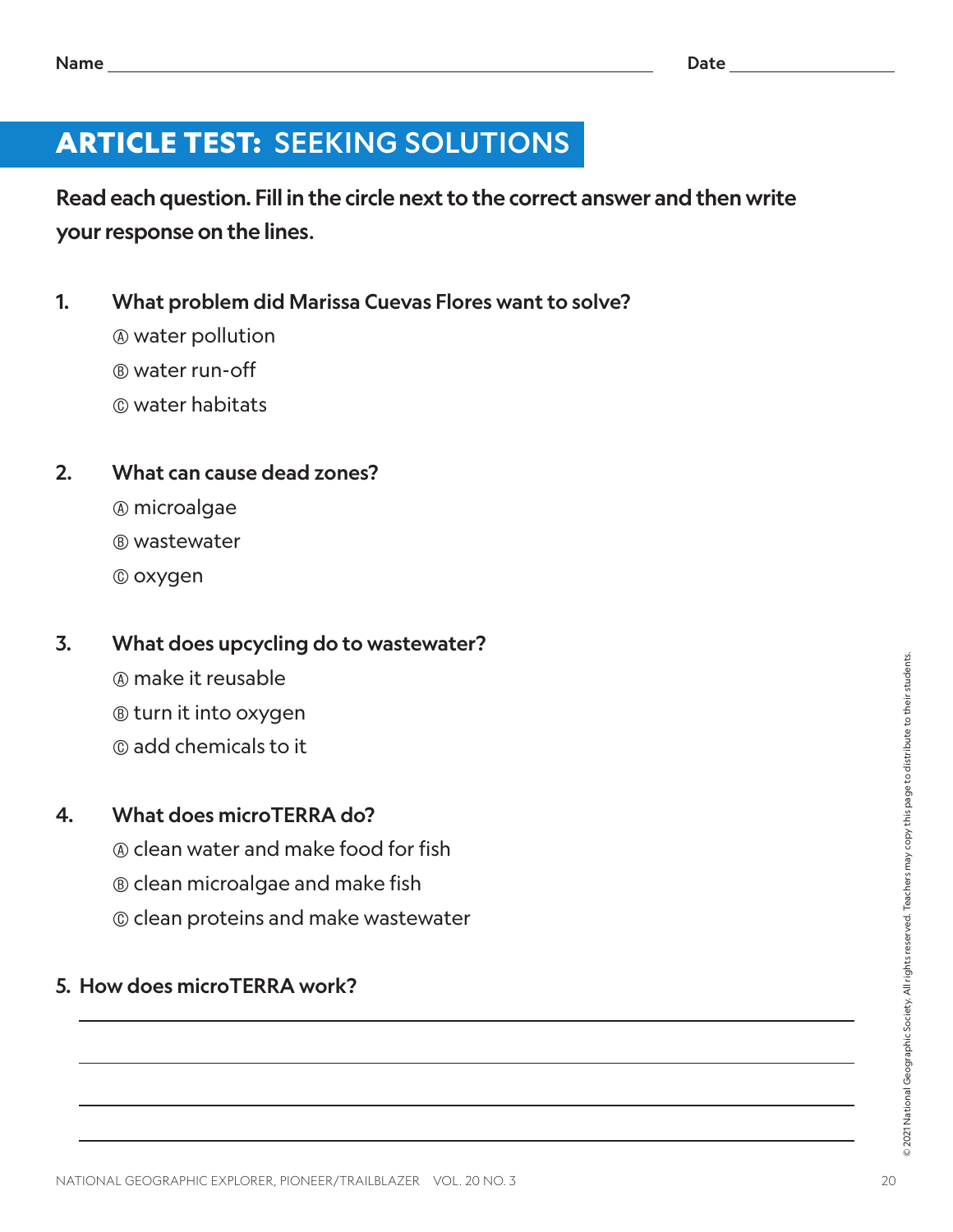# PRUEBA DEL ARTÍCULO: EN BUSCA DE SOLUCIONES

Lee cada pregunta. Llena el círculo de cada opción correcta y responde a la última pregunta en los espacios en blanco.

- 1. ¿Qué problema quería resolver Marissa Cuevas Flores?
	- A la contaminación del agua
	- B las escorrentías
	- C los hábitats acuáticos
- 2. ¿Qué causa las zonas muertas?
	- A las microalgas
	- B las aguas residuales
	- C el oxígeno

#### 3. ¿Qué hace el suprarreciclaje a las aguas residuales?

- A permite reutilizarlas
- B las convierte en oxígeno
- C les añade sustancias químicas

#### 4. ¿Qué hace microTERRA?

- A reciclar agua y producir comida para peces
- B limpiar microalgas y criar peces
- C limpiar proteínas y generar aguas residuales

#### 5. ¿Cómo funciona microTERRA?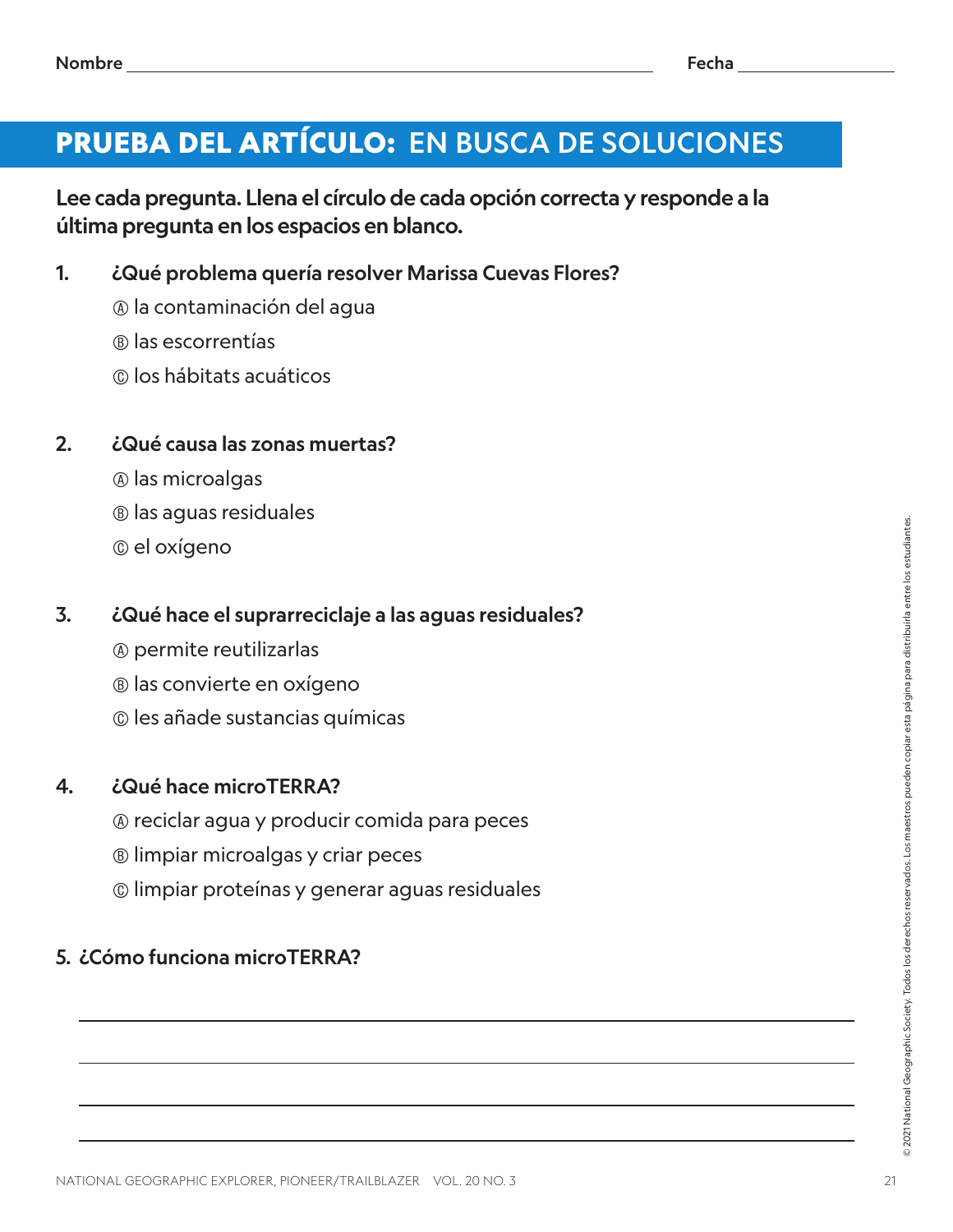# ARTICLE TEST: PROTECTOR OF THE AMAZON

Read each question. Fill in the circle next to the correct answer and then write your response on the lines.

- 1. Where do the Waorani people live?
	- A on a mountain in the Philippines
	- B on farms in Mexico
	- C in the rainforests of Ecuador

#### 2. Who did the government want to sell their land to?

- A oil companies
- B loggers
- C environmentalists
- 3. What did the map they made of their land show?
	- A where to find oil
	- B their strong relationship with the land
	- C where the big cities were located

#### 4. What did the court's decision mean?

- A Their land will be protected.
- **® The government can sell their land.**
- C The Waorani can sell their land themselves.

#### 5. What are the three most interesting things you learned about the Waorani?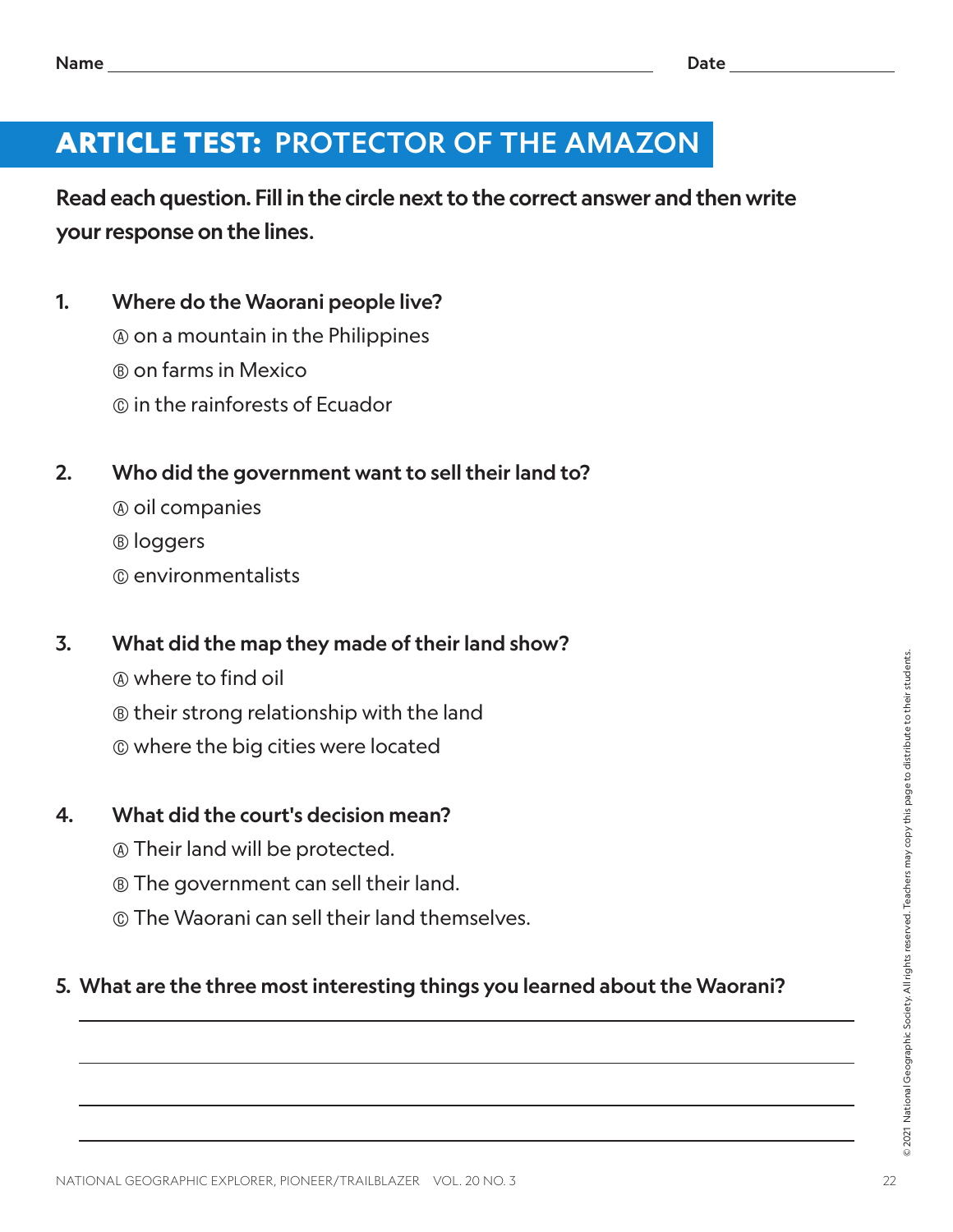# PRUEBA DEL ARTÍCULO: PROTECTORA DE LA AMAZONIA

Lee cada pregunta. Llena el círculo de cada opción correcta y responde a la última pregunta en los espacios en blanco.

- 1. ¿Dónde viven los huaorani?
	- A en las montañas de Filipinas
	- B en granjas de México
	- C en la selva lluviosa de Ecuador
- 2. *¿*A quién quería vender el Gobierno de Ecuador las tierras de los huaorani?
	- A a compañías petroleras
	- B a compañías madereras
	- C a los ecologistas

#### 3. ¿Qué mostraba el mapa que hicieron los huaorani de sus tierras?

- A dónde encontrar petróleo
- B su fuerte vínculo con la tierra
- C dónde estaban las grandes ciudades

#### 4. ¿Qué significó el veredicto del juez para los huaorani?

- A que sus tierras serían protegidas
- B que el Gobierno podría vender sus tierras
- C que los huaorani podrían vender sus tierras

#### 5. Menciona las tres cosas más interesantes que has aprendido de los huaorani.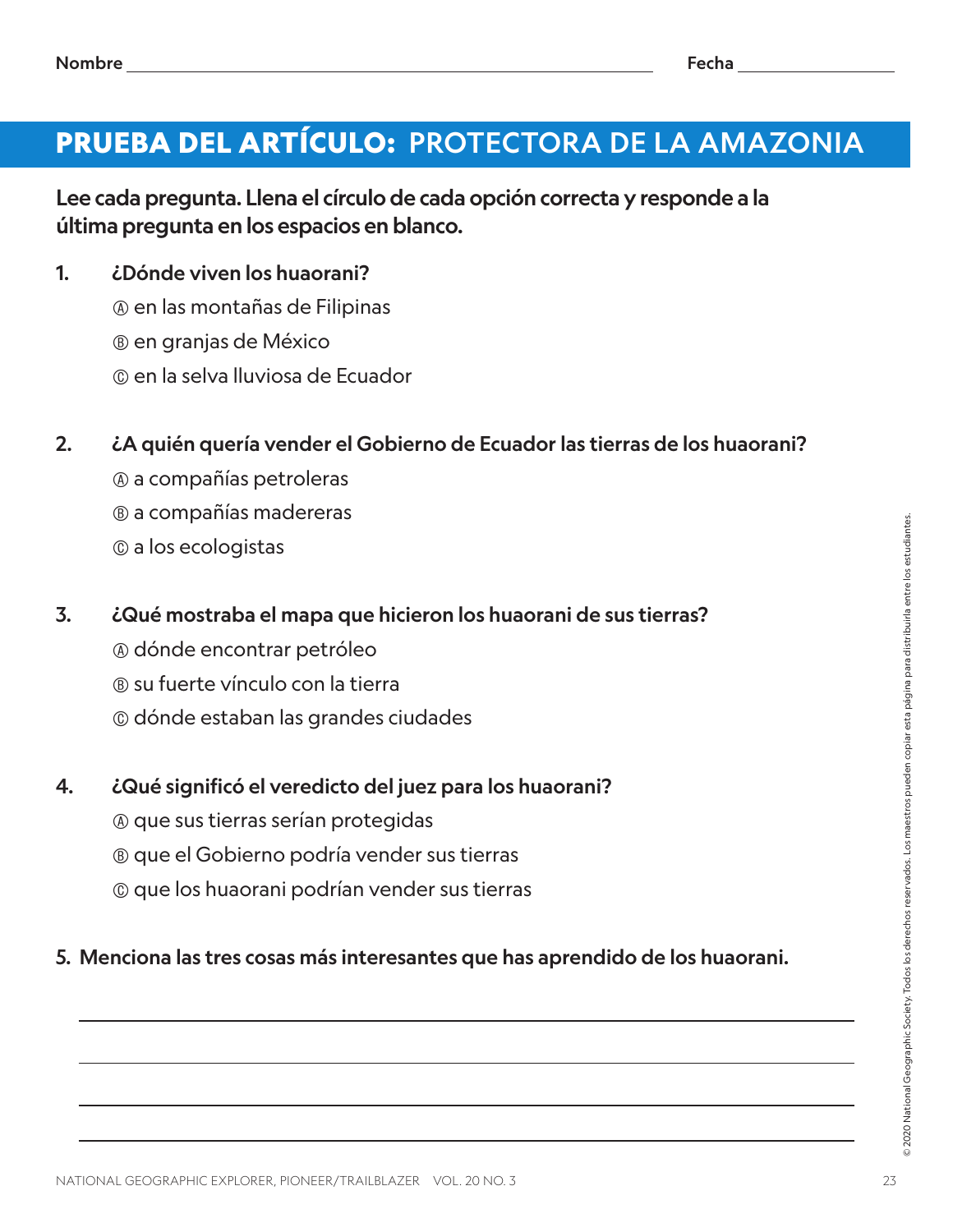# <span id="page-23-0"></span>**PIONEER AND TRAILBLAZER**



### ANSWER KEY

#### **WAITING TO BE DISCOVERED**

#### **Content: pages 10–11**

**See:** She saw beetles that were mimicking the colors of other beetles.

**Think:** She thought the mimics' colors might fool predators, just as they had almost fooled her into thinking they were a different, more dangerous species.

**Test:** She made fake beetles with warning colors out of clay. She placed them in places predators were familiar with the real beetles and places where they weren't.

**Discover:** If the predator knew the warning colors, it did not attack. But, if the predator did not know the warning colors, it did. These predators had not yet learned to stay away. **Question:** Her findings can help other scientists better understand the beetles and keep scientists from being fooled by beetles that mimic the colors of other species.

#### **Article Test: page 18–19**

1. B ; 2. A; 3. C ; 4. B; 5. She made fake beetles out of clay. She gave them warning colors. She put them on plants to see if predators would attack. She learned that if predators knew the warning colors, they did not attack. If they didn't know the colors, they did. They hadn't yet learned to stay away.

#### **SEEKING SOLUTIONS**

#### **Content: page 13–14**

**Problem:** Many farms use chemicals to cut down on weeds and pests. Water run-off from these farms can cause pollution. This waste wastewater can cause dead zones.

**Solution:** Marissa Cuevas Flores found a way to upcycle the wastewater and make it reusable. It uses microalgae to clean polluted water in fish farms.

**Diagram:** Students' diagrams should resemble the "microTERRA Circular Economy" diagram in the article.

**Question:** The process turns polluted water into clean water. It also provides a cheaper source of fish food for fish farmers.

#### **Article Test: page 20–21**

1. A; 2. B; 3. A; 4. A ; 5. They take fish farm wastewater and give it to a special kind of microalgae. This cleans the water so it can be reused. Through photosynthesis, the microalgae makes a protein that they use to make food for fish.

#### **PROTECTOR OF THE AMAZON**

#### **Content: page 16–17**

1. The Waorani are group of indigenous people who live in the Amazon rainforest.

2. Possible response: They are hunter-gatherers whose lives are connected to the rainforest.

They do not have much contact with the outside world.

3. The government wanted to sell their land to oil companies.

4. They filed a lawsuit to stop the government from selling their land.

5. They won. The Waorani showed the judges a map they had made of their land. They told them about their rainforest home. One judge said the government had not tried to understand the Waorani or their culture. The Waorani wanted to keep their land, so the government could not sell it. 6. Answers will vary.

#### **Article Test: page 22–23**

1. C; 2. A; 3. B; 4. A; 5. Answers will vary.